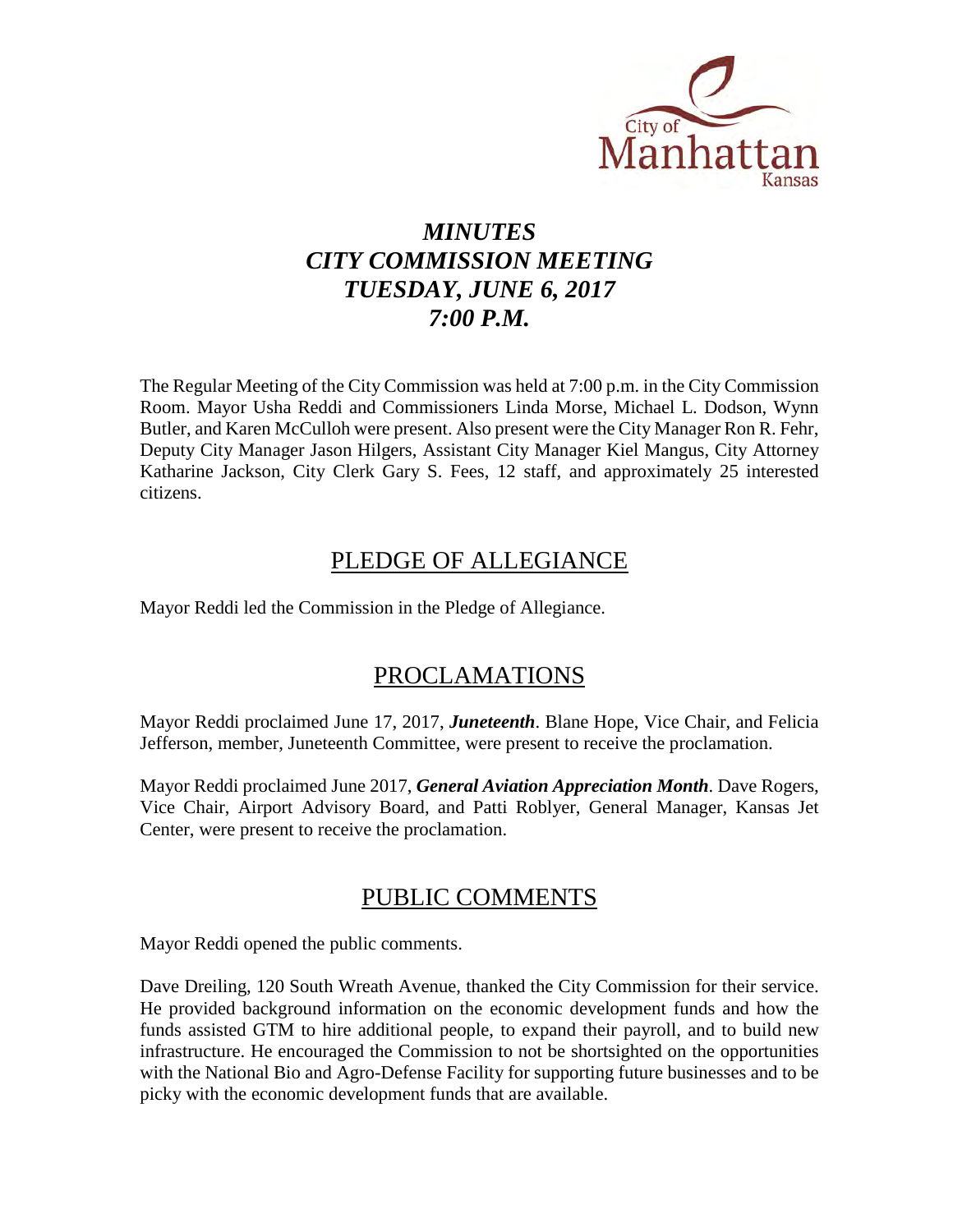# PUBLIC COMMENTS *(CONTINUED)*

Hearing no other comments, Mayor Reddi closed the public comments.

# COMMISSIONER COMMENTS

Commissioner McCulloh stated that it is great to see the swimming pools open and the large number of people using the pools.

Mayor Reddi thanked Tim Schultz for building affordable housing assistance units in the community and expressed her appreciation to Commissioner McCulloh for her efforts with the Manhattan Area Housing Partnership. She encouraged the community to enjoy the pools and the Parks and Recreation events held in City Park this summer. She also reminded citizens to view the construction map on the City's website to see the ongoing projects.

Commissioner Morse thanked Donna Schenck-Hamlin and other community volunteers for putting the bunting on the Landmark Water Tower. She also thanked the many individuals and the Municipal Band that were involved with the wonderful Memorial Day ceremony held at Sunset Cemetery on Monday, May 29, 2017.

# CONSENT AGENDA

(\* denotes those items discussed)

# **MINUTES**

The Commission approved the minutes of the Regular City Commission Meeting held Tuesday, May 16, 2017.

# **CLAIMS REGISTER NO. 2853**

The Commission approved Claims Register No. 2853 authorizing and approving the payment of claims from May 10, 2017, to May 30, 2017, in the amount of \$4,535,826.51.

#### **LICENSE**

The Commission approved an annual Cereal Malt Beverages On-Premises License for La Hacienda, 3003 Anderson Avenue, Suite 945.

# **\* ORDINANCE NO. 7290 – AMEND ZONING REGULATIONS – C-3, AGGIEVILLE BUSINESS DISTRICT**

Ron Fehr, City Manager, highlighted the proposed revised amendment made to the ordinance and informed the Commission that they would need to override the Manhattan Urban Area Planning Board's recommendation to approve the ordinance.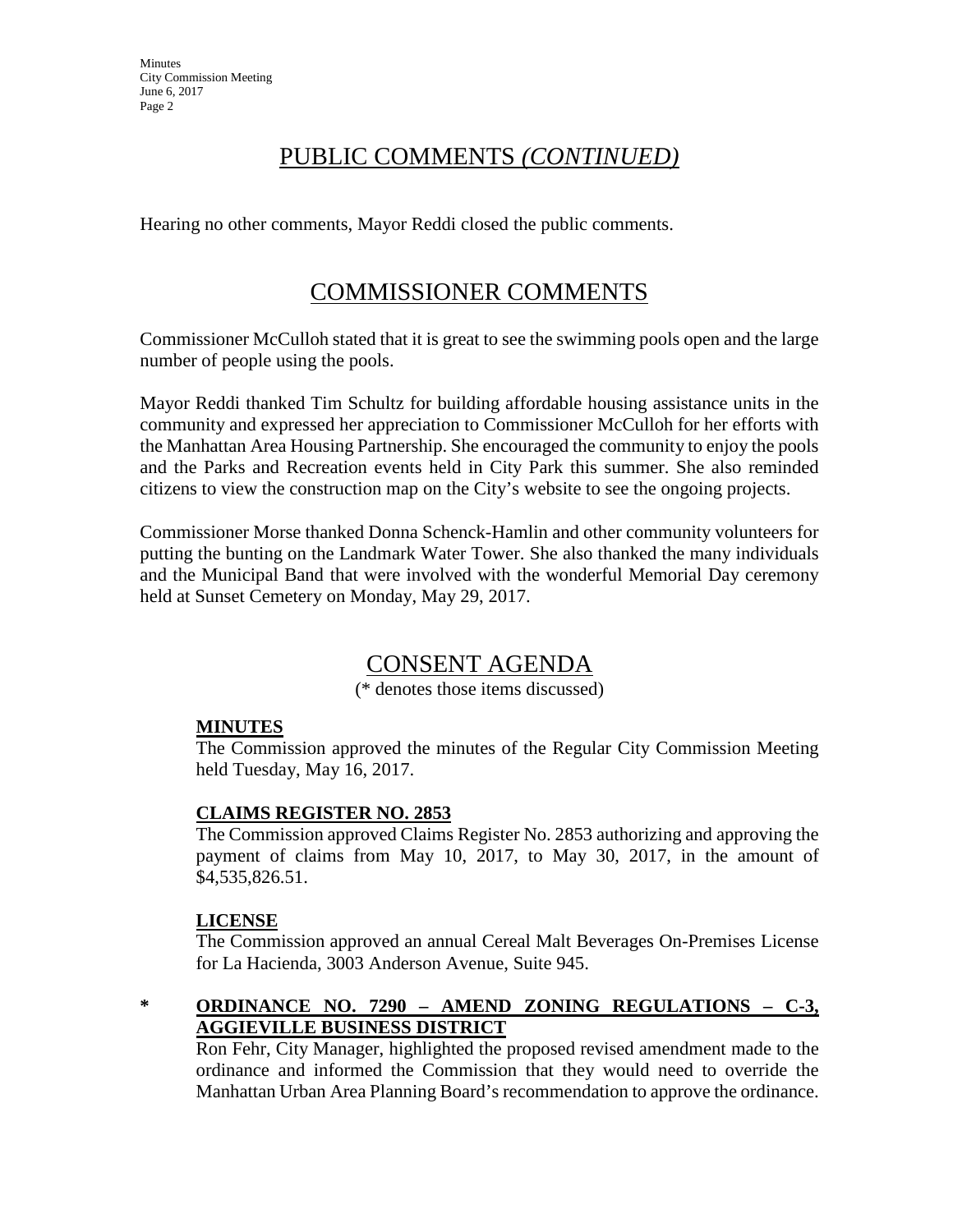#### **ORDINANCE NO. 7290 – AMEND ZONING REGULATIONS – C-3, AGGIEVILLE BUSINESS DISTRICT**

The Commission overrode the Planning Board's recommendation, and approved Ordinance No. 7290 amending Article IV, Section 4-203, C-3, Aggieville Business District, of the Manhattan Zoning Regulations, as modified, based on the findings in the Staff Memorandum *(See Attachment No. 1)* and the recommendation of the Manhattan Urban Area Planning Board, and as modified and recommended by City Administration to restrict the prohibition of new vehicle access points on Moro Street to the two blocks west of North 11<sup>th</sup> Street.

#### **ORDINANCE NO. 7290 – AMEND ZONING REGULATIONS – UCR, URBAN CORE RESIDENTIAL DISTRICT, AND UCR SIGN REGULATIONS**

The Commission approved Ordinance No. 7290 amending Articles IV and VI of the Manhattan Zoning Regulations to add Section 4-113, UCR, Urban Core Residential District, and Section 6-215, UCR Sign Regulations, as proposed, based on the findings in the Staff Memorandum *(See Attachment No. 2)*, as recommended by the Manhattan Urban Area Planning Board.

#### **ORDINANCE NO. 7291 – REZONE – 1125 WATERS STREET (R TO C-2)**

The Commission approved Ordinance No. 7291 rezoning 1125 Waters Street from R, Single-Family Residential District, to C-2, Neighborhood Shopping District, based on the findings in the Staff Report *(See Attachment No. 3)* and as recommended by the Manhattan Urban Area Planning Board.

#### **\* ORDINANCE NO. 7292 – TERMINATE – 2009 QUALITY OF LIFE SALES TAX**

The Commission approved Ordinance No. 7292 terminating the special 2009 quarter-cent sales tax effective March 31, 2018, by repealing Ordinance Nos. 6761, 6762, and 6763.

#### **\* ORDINANCE NO. 7293 – ISSUE TEMPORARY NOTES – COLLEGE HEIGHTS ROAD/QUIVERA DRIVE STORM SEWER IMPROVEMENTS (SM1616)**

The Commission approved Ordinance No. 7293 authorizing the issuance of temporary notes to finance the College Heights Road and Quivera Drive Storm Sewer Improvements (SM1616).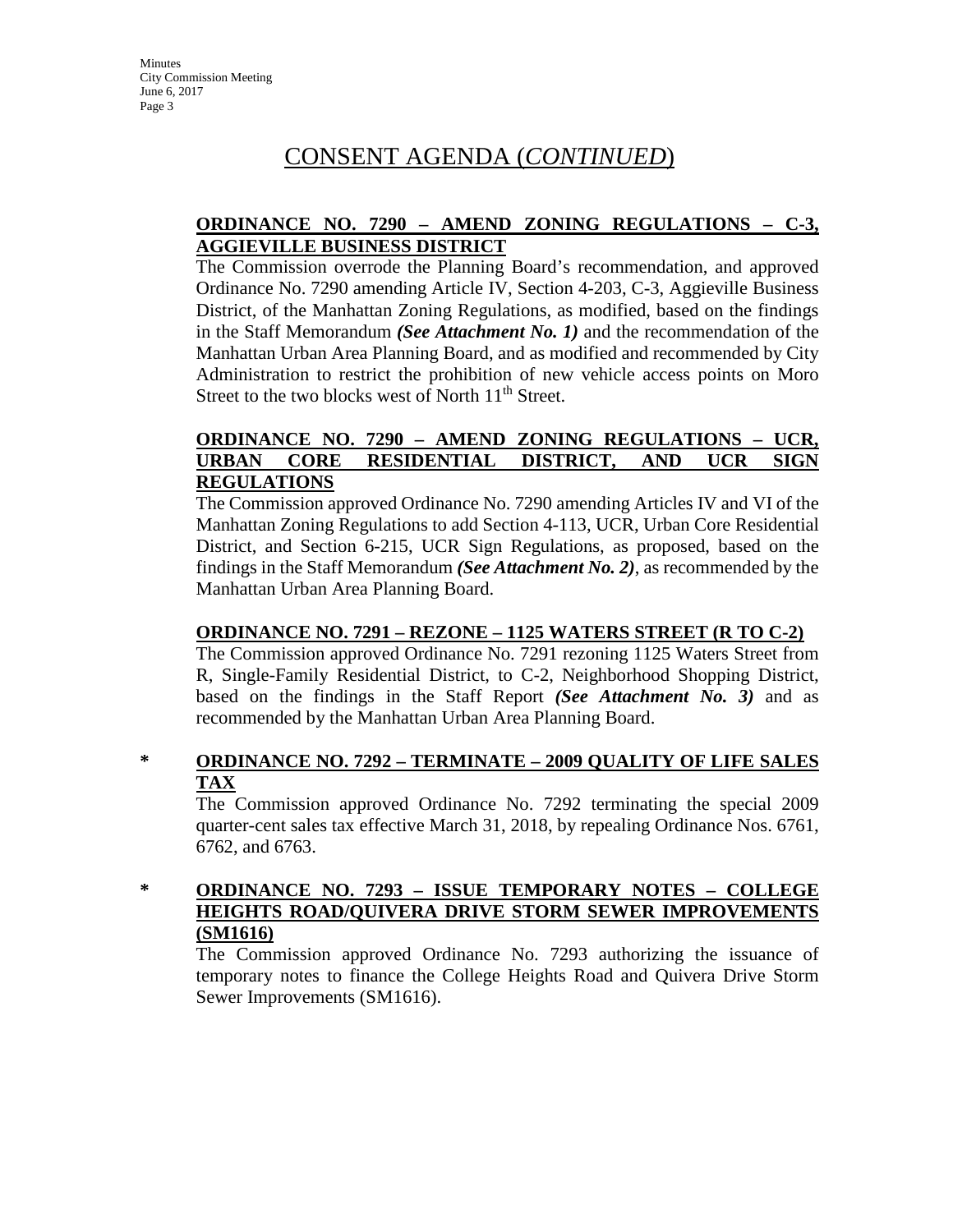# CONSENT AGENDA (*CONTINUED*)

#### **\* ORDINANCE NO. 7294 – ISSUE TEMPORARY NOTES – ALLEN ROAD SANITARY SEWER IMPROVEMENTS (SS1613, CIP #WW003P)**

The Commission approved Ordinance No. 7294 authorizing the issuance of temporary notes to finance the sanitary sewer portion of the Allen Road Improvements Project (SS1613, CIP #WW003P).

#### **\* PUBLIC HEARING – VACATE EASEMENT – LOT 3, COLLEGE VIEW ADDITION (PHI KAPPA ALPHA)**

Ron Fehr, City Manager, provided on overview of the item.

Mayor Reddi opened the public hearing.

Hearing no comments, Mayor Reddi closed the public hearing.

#### **FIRST READING - VACATE EASEMENT – LOT 3, COLLEGE VIEW ADDITION (PHI KAPPA ALPHA)**

The Commission found that no private rights will be injured or endangered by such vacation, that the public will suffer no loss or inconvenience thereby, and approved first reading of an ordinance vacating a public utility easement.

#### **RESOLUTION NO. 060617-A – PETITION – GENESIS HEALTH CLUBS WATER IMPROVEMENTS (WA1632)**

The Commission found the petition sufficient, and approved Resolution No. 060617-A, finding the project advisable and authorizing construction for the Genesis Health Clubs Water (WA1632) Improvements.

#### **RESOLUTION NO. 060617-B – PETITION – GENESIS HEALTH CLUBS SIDEWALK IMPROVEMENTS (SW1603)**

The Commission found the petition sufficient, and approved Resolution No. 060617-B, finding the project advisable and authorizing construction for the Genesis Health Clubs Sidewalk (SW1603) Improvements.

#### **EASEMENTS – GENESIS HEALTH CLUBS**

The Commission accepted the Easements for Genesis Health Clubs.

#### **RESTRICTIVE COVENANTS – GENESIS HEALTH CLUBS**

The Commission accepted the Restrictive Covenants for Genesis Health Clubs.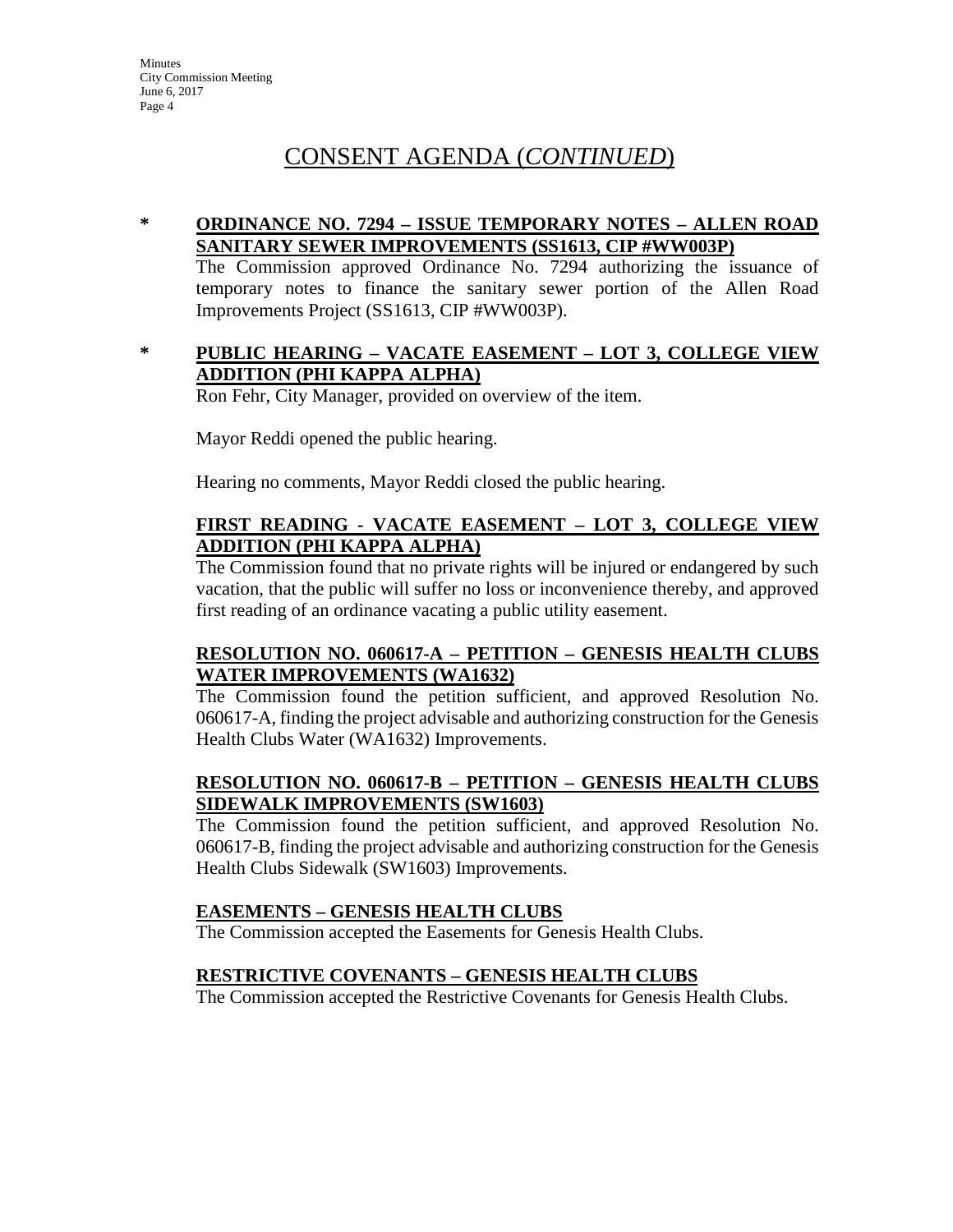## **AGREEMENT – PROFESSIONAL SERVICES – WASTEWATER TREATMENT PLANT MECHANICAL, ELECTRICAL AND PLUMBING SYSTEM IMPROVEMENTS (SS1712, CIP #WW179E)**

The Commission authorized the Mayor and City Clerk to execute an agreement with HDR Engineering, Inc., of Olathe, Kansas, in an amount not to exceed \$39,932.00, for professional services for the Wastewater Treatment Plant Mechanical, Electrical and Plumbing System Improvements Project (SS1712, CIP #WW179E).

## **AGREEMENT – PROFESSIONAL SERVICES – JARDINE TRAIL LIGHTING EXTENSION (SP1704, CIP #CU040P)**

The Commission authorized the Mayor and City Clerk to execute an Agreement for Professional Services in an amount not to exceed \$14,700.00 with Orazem & Scalora Engineering, of Manhattan, Kansas, for the Jardine Trail Lighting Extension Project (SP1704, CIP #CU040P).

### **AWARD CONTRACT – WATER TREATMENT PLANT IMPROVEMENTS (WA1403) (CIP #WA015P, WA121E, WA161P)**

The Commission accepted the Engineer's Opinion of Probable Cost in the amount of \$4,800,000.00; awarded a contract in the amount of \$3,497,000.00 to P1 Group, Inc., of Topeka, Kansas, subject to Kansas Department of Health and Environment (KDHE) approval; and authorized the Mayor and City Clerk to execute the contract for the Water Treatment Plant Improvements (WA1403) (CIP #WA015P, #WA121E, and #WA161P).

#### **AWARD CONTRACT - WEST ANDERSON AVENUE SANITARY SEWER (SS1620) AND WELLS LANDING ADDITION SANITARY SEWER IMPROVEMENTS (SS1629)**

The Commission accepted the Engineer's Opinion of Probable Cost in the amount of \$518,127.00; and awarded and authorized the Mayor and City Clerk to execute a construction contract in the amount of \$362,300.00 to Middlecreek Corporation, of Peabody, Kansas.

#### **FIRST READING – ISSUE TEMPORARY NOTES – WEST ANDERSON AVENUE SANITARY SEWER (SS1620) IMPROVEMENTS**

The Commission approved first reading of an ordinance authorizing the issuance of temporary notes to finance the West Anderson Avenue Sanitary Sewer (SS1620) improvements.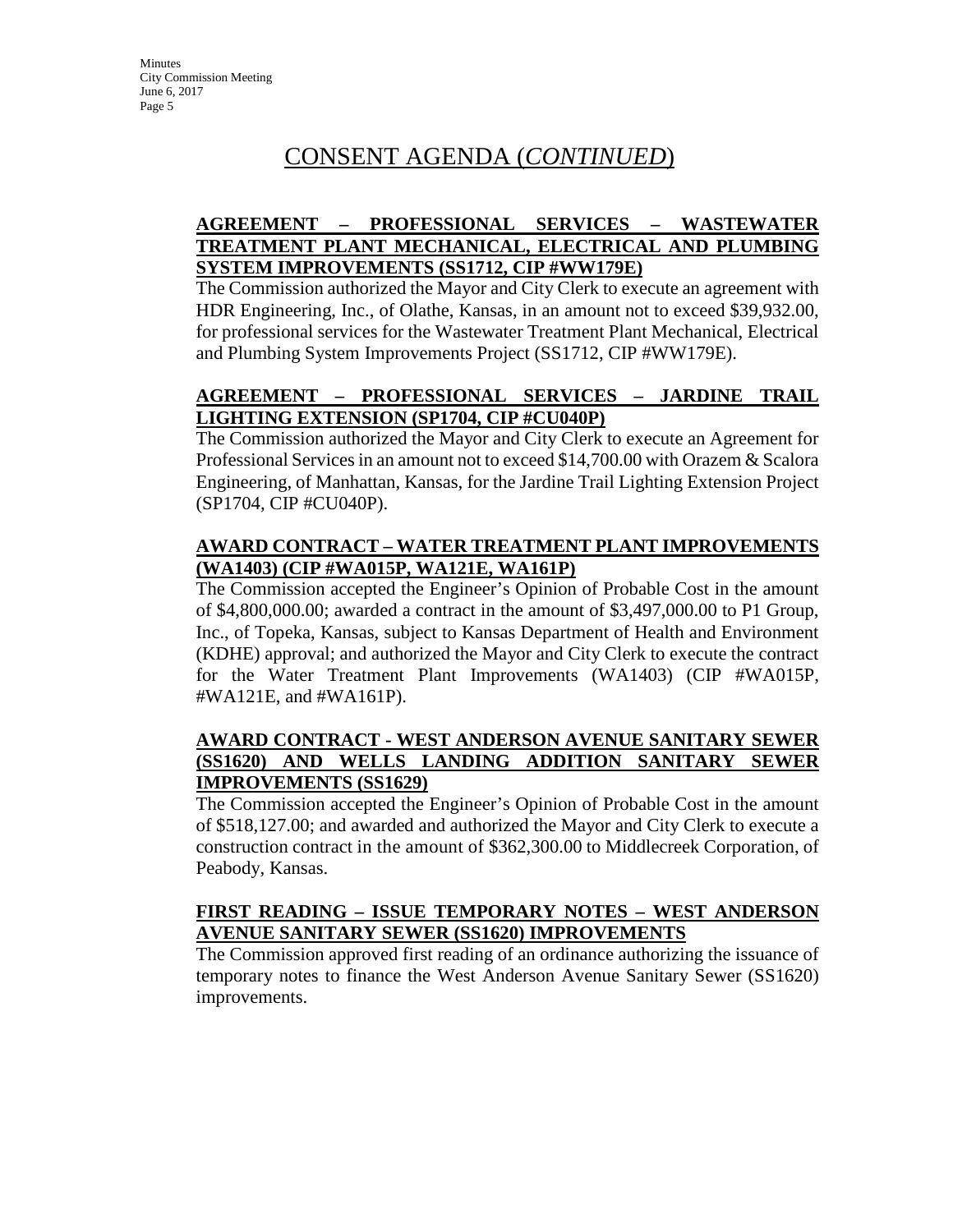#### **AWARD CONTRACT – CDBG HOUSING REHABILITATION PROGRAM – 2516 BROCKMAN STREET**

The Commission accepted the bids for 2516 Brockman Street; awarded the bid in the amount of \$12,100.00 to Ben Kitchens Painting Co., Inc., of Junction City, Kansas; authorized the Mayor and City Clerk to execute agreements with the applicable contractor and property owner for expenditure of CDBG Housing Rehabilitation funds; and, authorized City Administration to approve any necessary change orders.

#### **AWARD CONTRACT – CDBG HOUSING REHABILITATION PROGRAM – 826 OSAGE STREET**

The Commission accepted the bids for 826 Osage Street; awarded the bid in the amount of \$12,958.00 to Ben Kitchens Painting Co., Inc., of Junction City, Kansas; authorized the Mayor and City Clerk to execute agreements with the applicable contractor and property owner for expenditure of CDBG Housing Rehabilitation funds; and authorized City Administration to approve any necessary change orders.

## **\* AUTHORITY TO AWARD – KDOT – JULIETTE AVENUE BRICK REHABILITATION, PHASE 1 (ST1414)**

The Commission authorized the Mayor and City Clerk to execute the Authority to Award Contract and Commitment, and authorized the matching payment from Special Street and Highway Funds in the amount of \$284,000.00 for the Juliette Avenue Brick Rehabilitation, Phase 1, project (ST1414).

## **PURCHASE – AIRCRAFT RESCUE FIRE FIGHTING ANCILLARY EQUIPMENT (CIP #FR030P)**

The Commission authorized the purchase of the remaining Aircraft Rescue Fire Fighting Ancillary Equipment (CIP #FR030P) in the amount of \$22,597.82 from Danko Emergency Equipment, of Snyder, Nebraska, upon receipt of a Federal Aviation Administration (FAA) Grant Offer.

#### **GRANT AGREEMENT - AIRCRAFT RESCUE FIRE FIGHTING VEHICLE AND ANCILLARY EQUIPMENT (CIP #FR030P)**

The Commission authorized the Mayor and City Clerk to execute the FAA Grant Offer (AIP 3-20-0052-048), in the amount of \$756,279.00, if received, for the Aircraft Rescue Fire Fighting Vehicle and Ancillary Equipment (CIP #FR030P).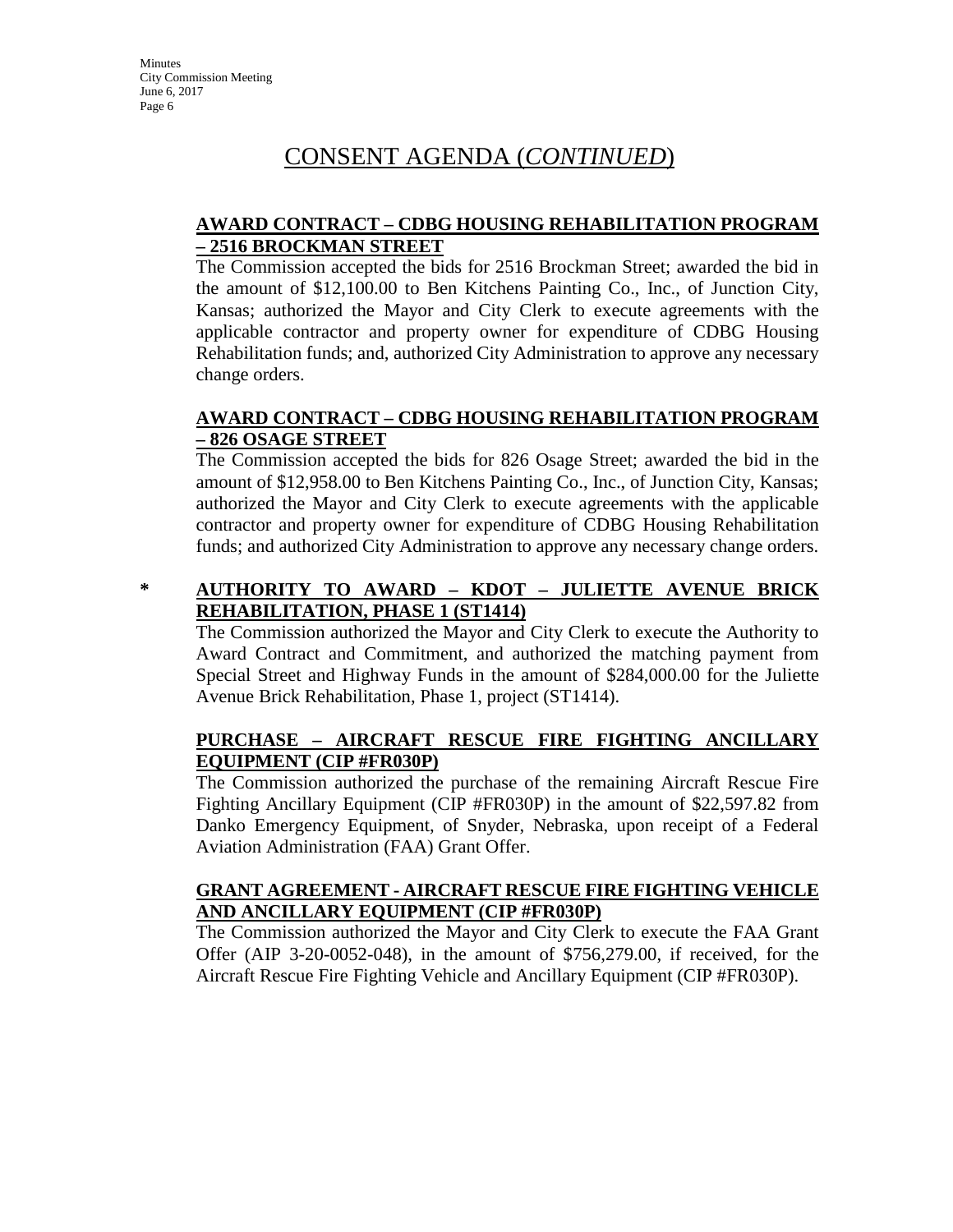#### **PURCHASE – UNIT 708 – PARKS DIVISION – WIDE-AREA ROTARY MOWER (CIP #CP268E)**

The Commission authorized the purchase of a Jacobsen HR700 Wide-Area Rotary Mower from Kansas Golf and Turf, of Wichita, Kansas, in the amount of \$59,987.00, funded 50% from the General Fund and 50% from the Special Parks and Recreation Fund; and authorized the sale of the existing Unit 708 mower (CIP #CP268E) for the Parks Division as excess property once the replacement mower is obtained.

#### **PURCHASE – STORAGE AREA NETWORK (CIP #IS043P)**

The Commission authorized the purchase a storage area network (SAN) (CIP #IS043P) in the amount of \$32,644.50 from Blue Valley Telecom (Networks Plus), of Manhattan, Kansas, to be paid from the General Fund (\$8,161.50), the Water Fund (\$8,161.00), the Wastewater Fund (\$8,161.00), and the Stormwater Fund (\$8,161.00).

#### **BOARD APPOINTMENTS**

The Commission approved the following appointments by Mayor Reddi to various boards and committees of the City.

#### *Flint Hills Discovery Center Advisory Board*

Appointment of John Pecoraro, 404 Bluemont Avenue, to fill the unexpired term of Emily Driggenberg. Mr. Pecoraro's term begins immediately, and will expire January 31, 2019.

#### *Joint Corrections Advisory Board*

Re-appointment of Jayme Morris-Hardeman, 1822 Laramie, to a two-year Adult term. Ms. Morris-Hardeman's term will begin July 1, 2017, and will expire June 30, 2019.

#### *Library Board*

Appointment of Tyler Darnell, 1637 Virginia Drive, to a four-year term. Mr. Darnell's term begins immediately and will expire April 30, 2021.

#### *Parks and Recreation Board*

Appointment of Darell Edie, 2800 Illinois Lane, to a four-year USD 383 term. Mr. Edie's term will begin July 1, 2017, and will expire June 30, 2021.

#### *Social Services Advisory Board*

Appointment of Phil Mattox, 1032 Brianna Court, to a three-year term. Mr. Mattox's term will begin July 1, 2017, and will expire June 30, 2020.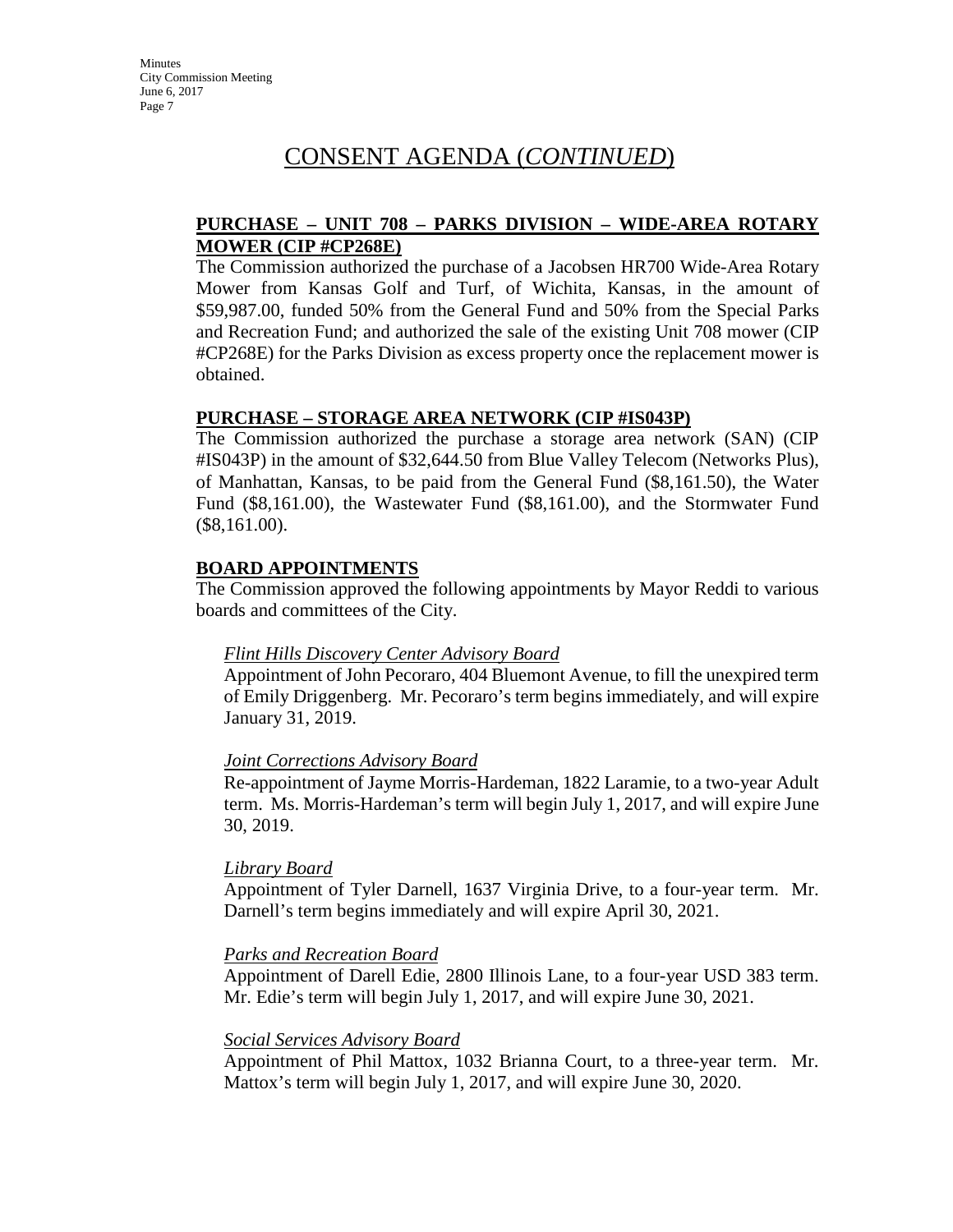Mayor Reddi opened the public comments.

Hearing no comments, Mayor Reddi closed the public comments.

After discussion and comments from the Commission, Commissioner Morse moved to approve the consent agenda. Commissioner Dodson seconded the motion. On a roll call vote, motion carried 5-0.

# GENERAL AGENDA

### **FIRST READING – REZONE - 12TH & BLUEMONT LOFTS PLANNED UNIT DEVELOPMENT DISTRICT (R-3/M-FRO to PUD)**

Chad Bunger, Assistant Director of Community Development, presented an overview of the item. He highlighted the site plan, the access to the site, the traffic analysis, the circulation and parking, the landscaping and screening, the neighborhood character, and stated that the Manhattan Urban Area Planning Board recommended approval, based on the findings in the Staff Report with the six conditions of approval. He then responded to questions from the Commission regarding setbacks and screening.

Brian Johnson, City Engineer, provided additional information on the proposed building setback from Bluemont Avenue.

Scott French, Director of Fire Services, responded to questions from the Commission regarding access for fire trucks.

Brian Johnson, City Engineer, provided additional information on the drainage study provided by SMH Consultants. He responded to questions from the Commission regarding the applicant's proposal to mitigate runoff.

Chad Bunger, Assistant Director of Community Development, provided additional information on the purpose of the permeable paving and materials. He informed the Commission that the Public Works Department has proposed a condition of approval to ensure proper design, installation and long-term maintenance, which is included in the list of conditions in the City staff recommendation.

Brian Johnson, City Engineer, and Chad Bunger, Assistant Director of Community Development, responded to additional questions from the Commission regarding drainage and stated there would be a net deduct in total runoff, as proposed.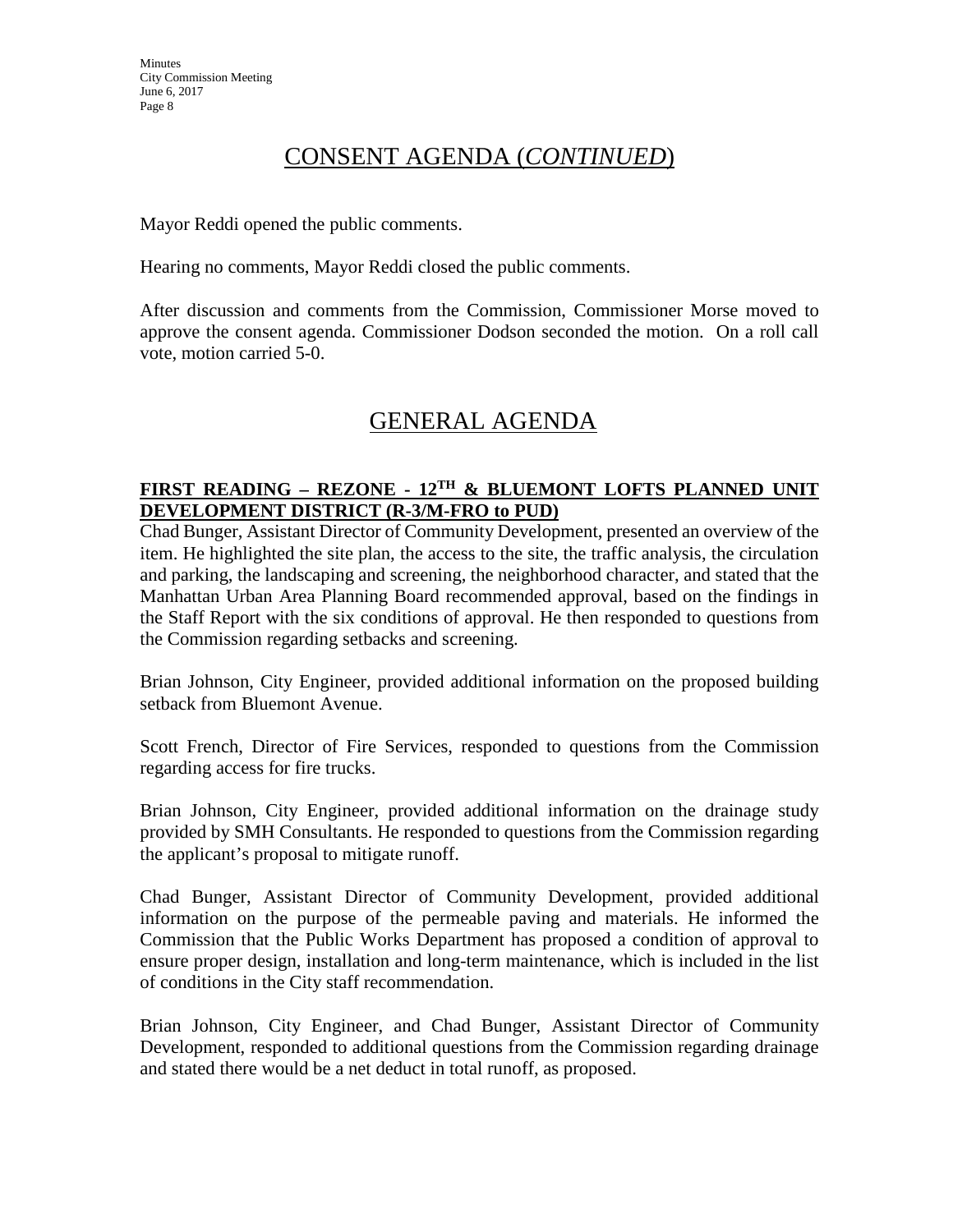# GENERAL AGENDA (*CONTINUED*)

#### **FIRST READING – REZONE - 12TH & BLUEMONT LOFTS PLANNED UNIT DEVELOPMENT DISTRICT (R-3/M-FRO to PUD)** *(CONTINUED)*

TJ Vilkanskas, 3417 Vanesta Drive, provided additional information on the project. He responded to questions from the Commission regarding the proposed exterior of the building and the permeable surface.

Brett Louk, P.E., SMH Consultants, provided additional information on the permeable surface and sites using this feature.

Mayor Reddi opened the public comments.

Hearing no other comments, Mayor Reddi closed the public comments.

After discussion and comments from the Commission, Commissioner Morse moved to approve first reading of an ordinance rezoning the  $12<sup>th</sup>$  & Bluemont Lofts PUD, generally located to the northeast of the intersection of Bluemont Avenue and North 12<sup>th</sup> Street, from R-3, Multiple-Family Residential District with M-FRO, Multi-Family Redevelopment Overlay District, to PUD, Residential Planned Unit Development, based on the findings in the Staff Report *(See Attachment No. 4)* with the six conditions of approval recommended by the Manhattan Urban Area Planning Board. Commissioner Dodson seconded the motion. On a roll call vote, motion carried 5-0.

#### **REQUEST – INSTALL/MAINTAIN LANDSCAPING - SCENIC DRIVE/KIMBALL AVENUE/ANDERSON AVENUE ROUNDABOUT**

Jason Hilgers, Deputy City Manager, presented an overview of the item. He highlighted the request from Blueville Nursery to plant and maintain the landscape for the roundabout being constructed at the intersection of Anderson Avenue, Kimball Avenue, and Scenic Drive. He informed the Commission that City Administration is recommending moving forward with the request from Blueville Nursery to utilize Transportation Development District revenues to purchase plantings and authorize City staff to finalize and execute an agreement with Blueville Nursery. He then responded to questions from the Commission.

Brian Johnson, City Engineer, provided additional information on the roundabout.

Tim Sharp, representing Blueville Nursery, provided additional information on their request. He responded to questions from the Commission about access to the roundabout to maintain the landscaping. He also provided information on the species and life expectancy of the proposed plant materials.

Jason Hilgers, Deputy City Manager, provided additional information on the maintenance of the roundabout.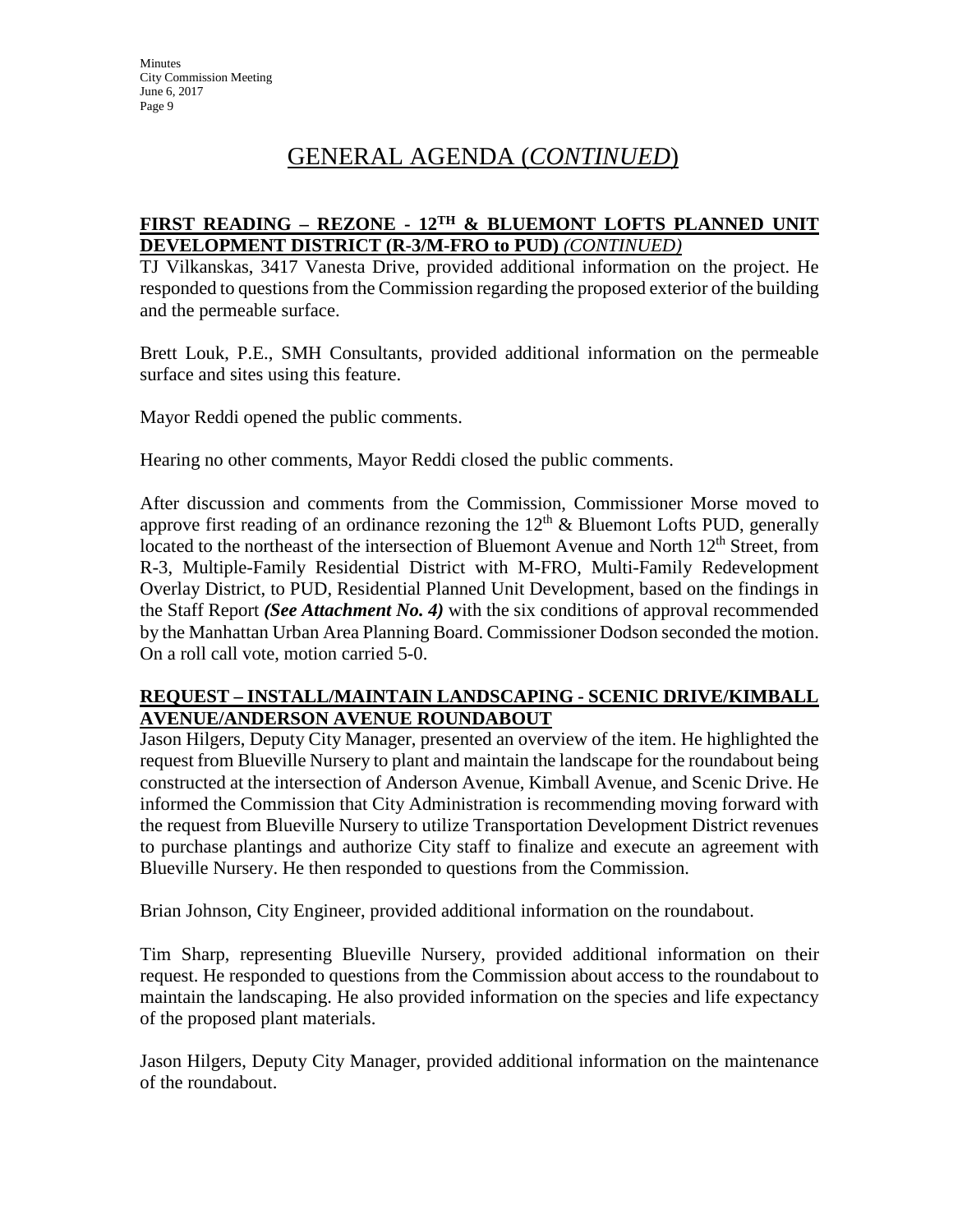# GENERAL AGENDA (*CONTINUED*)

#### **REQUEST – INSTALL/MAINTAIN LANDSCAPING - SCENIC DRIVE/KIMBALL AVENUE/ANDERSON AVENUE ROUNDABOUT** *(CONTINUED)*

Tim Sharp, representing Blueville Nursery, discussed the species of trees and size of roots in relation to placement in the roundabout.

Brian Johnson, City Engineer, responded to questions from the Commission regarding the roundabout and site considerations.

Mayor Reddi opened the public comments.

Hearing no comments, Mayor Reddi closed the public comments.

After discussion and comments from the Commission, Commissioner McCulloh moved to accept the request from Blueville to utilize Transportation Development District (TDD) revenues to purchase plantings, and authorize City Administration to finalize and the Mayor and City Clerk to execute an agreement with Blueville Nursery, Inc., of Manhattan, Kansas, to install and maintain the West Anderson Avenue/Scenic Drive/Kimball Avenue roundabout plantings. Commissioner Dodson seconded the motion. On a roll call vote, motion carried 5-0.

#### **DISCUSSION - 2017 COMMUNITY SURVEY REPORT**

Dr. Josephine Schafer, Assistant Professor, Kansas State University, introduced the item and provided an overview of the Community Survey Report. She highlighted the process, survey validity, responses received by neighborhood, non-response bias, descriptive results received from the survey, and a general survey summary. She then responded to questions from the Commission regarding feedback received on affordable housing and where people are getting their information that responded to the survey.

Jared Wasinger, Management Assistant, highlighted a map showing the community survey areas for the report.

After comments from the Commission, Dr. Josephine Schafer, Assistant Professor, Kansas State University, responded to questions from the Commission. She provided additional information on the community survey and discussed ways that information is received from the community as well as disseminated.

Mayor Reddi opened the public comments.

Hearing no comments, Mayor Reddi closed the public comments.

As this was a discussion item, the Commission took no formal action.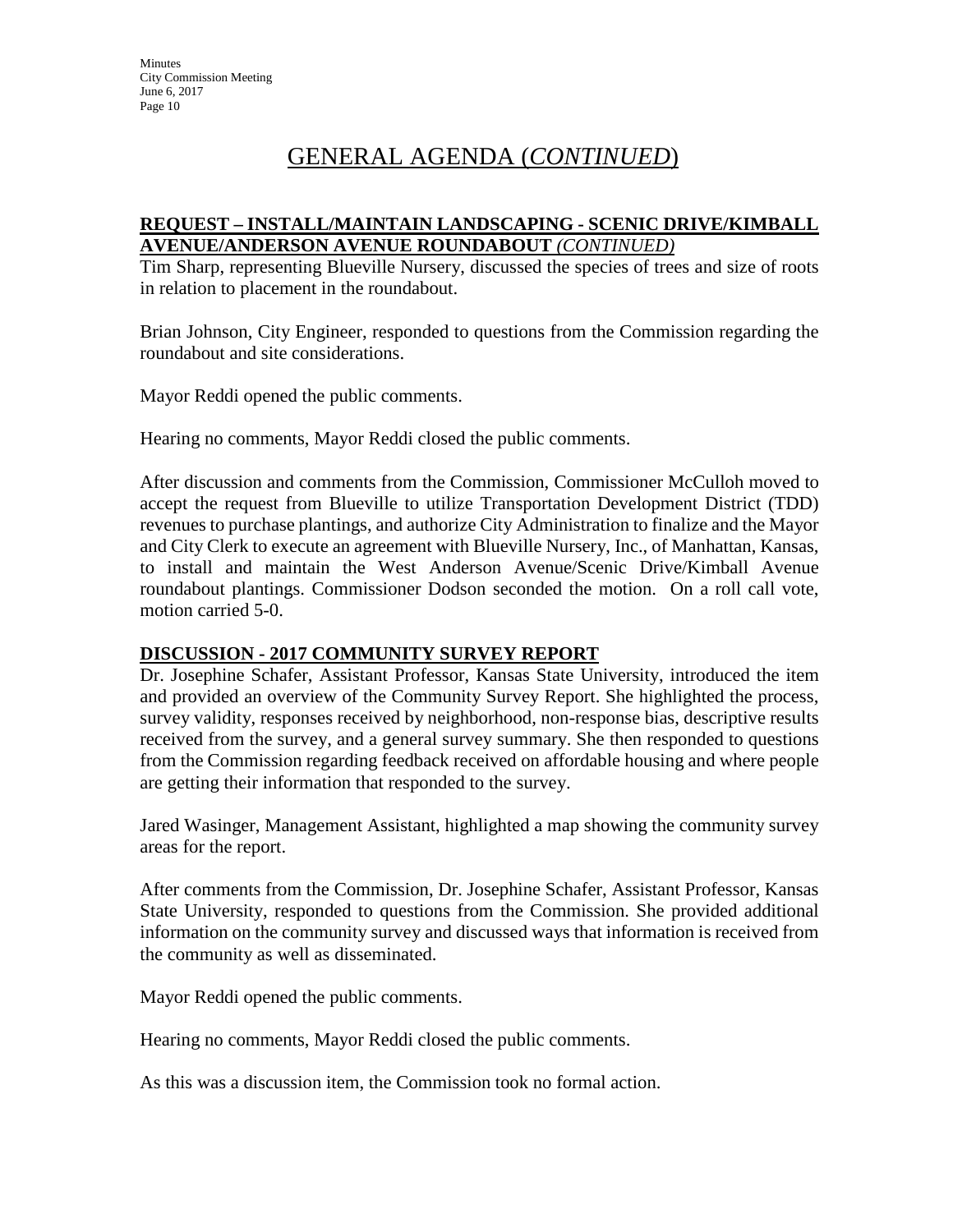Minutes<br>City Commission Meeting<br>June 6, 2017<br>Page 11

 $ADJOURNMENT$ <br>At 8:38 p.m., the Commission adjourned.

s, MMC, City Clerk Ga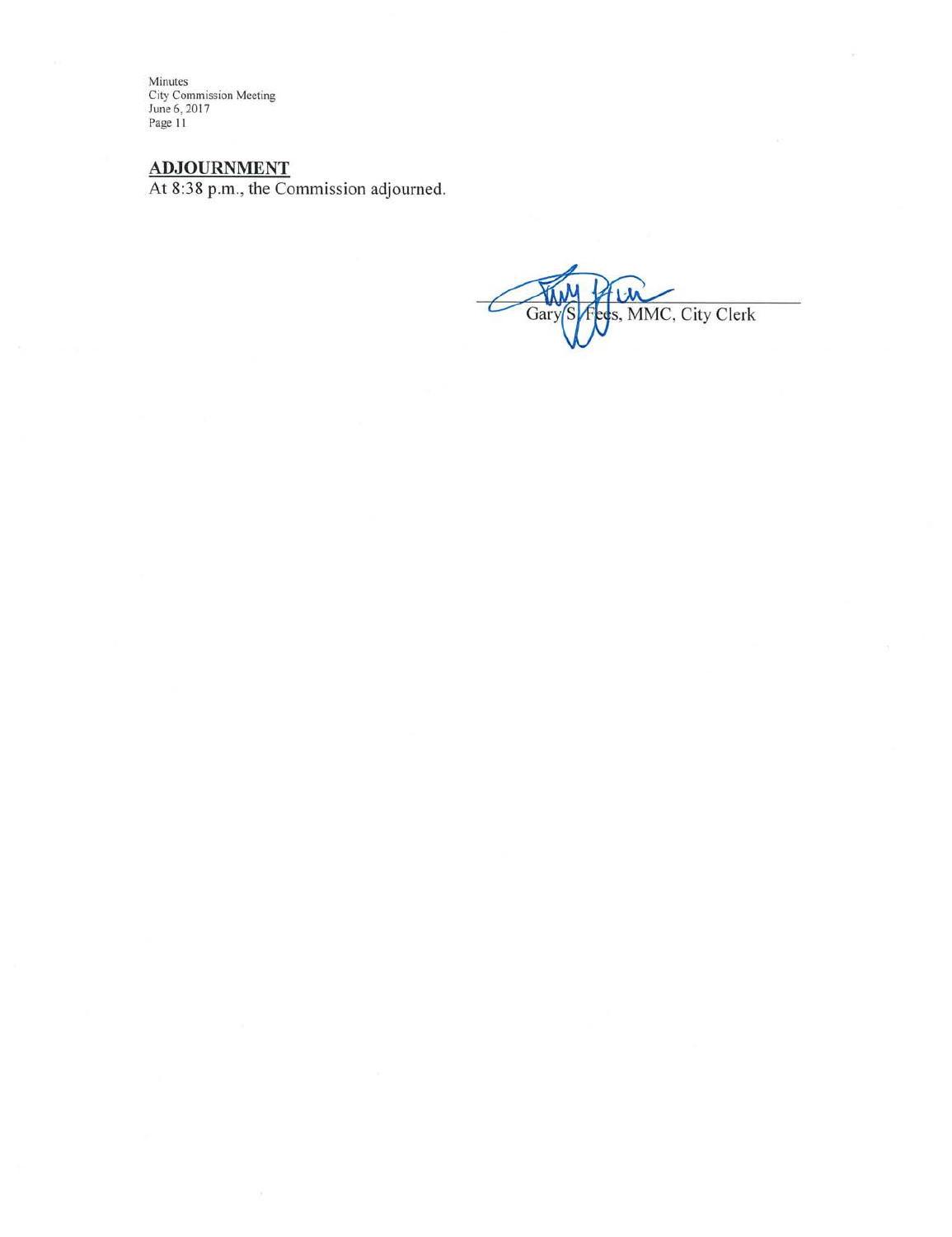

#### INTER-OFFICE MEMORANDUM

**DATE: April 17, 2017** 

**TO: Manhattan Urban Area Planning Board** 

**MEETING DATE: May 1, 2017** 

**FROM: Ben Chmiel, Planner** 

**RE: Amend Article IV, Section 4-203 – C-3, Aggieville Business District, of the Manhattan Zoning Regulations.** 

#### **BACKGROUND**

Through the Aggieville Community Vision (ACV) planning and adoption process, several Strategic Actions were developed to implement the community's vision for the Aggieville Area. As outlined in *Section VII: Strategic Action Plan* of the ACV document, one major initiative of the plan is *Regulation Amendments and Rezoning Actions*. Specifically stated are short-term (immediate) changes to the C-3 zoning district, which is the predominant zoning district making up the Aggieville Area (see attached map). These changes include the implementation of regulations that would effectively prohibit any more highway and strip-style commercial development in Aggieville. These changes reflect the desired vision for the district described in the ACV Plan, which emphasizes a more urban-style, pedestrianoriented development. Additional mid/long-term amendments to further advance the community vision for Aggieville are expected in the future. However, very simple but meaningful revisions to the C-3 District's regulations were identified and drafted by the Community Development Department to make a quick and positive impact.

The amendments (attached) firstly prohibit automobile-oriented commercial uses, including automobile accessory stores, automobile service stations, car washes, and drive-in (drivethrough) establishments. Currently, automobile accessory stores and automobile service stations are permitted uses, while car washes and drive-ins (drive-throughs) are conditional uses in the C-3 District. Secondly, the amendments prohibit the placement of off-street parking spaces between a street-facing building façade and a public street. Currently, the location of off-street parking is not regulated. Thirdly, the amendments prohibit vehicular access (curb-cuts) from Moro Street to properties along Moro Street. Currently, there is no restriction of the kind.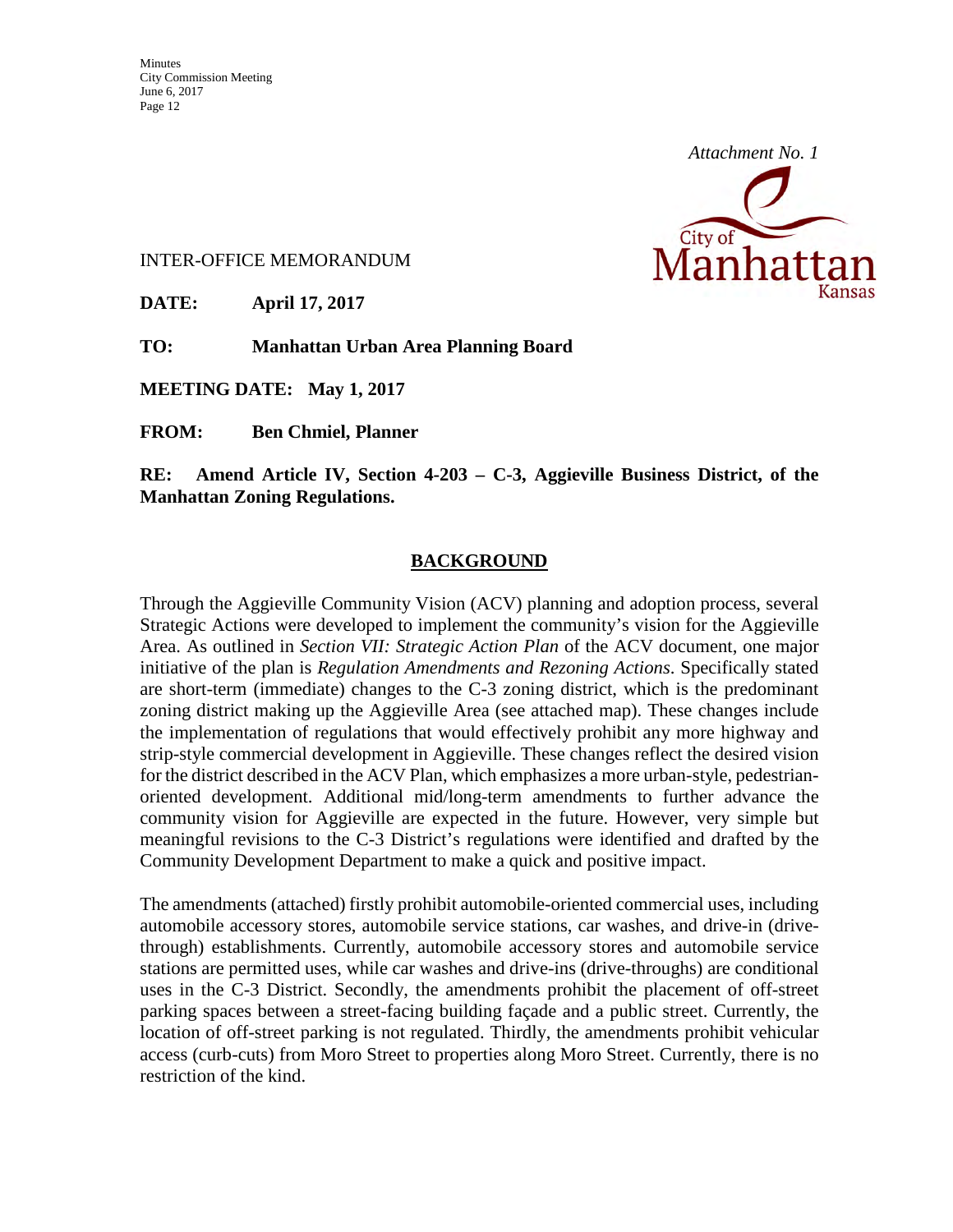*Attachment No. 1*

In combination, these amendments will effectively prohibit additional strip and highway style commercial development currently evocative of the majority of uses along the south side of Anderson and Bluemont Avenues in the Aggieville district. At the same time, these amendments will encourage development more evocative of the Aggieville core, with buildings fronting the sidewalk and parking, if any, located behind.

#### **AMENDMENTS TO THE TEXT OF THE ZONING REGULATIONS**

*The criteria that apply to code amendments are found in §15-302 of the Zoning Regulations.*  When a proposed amendment results in a change to the text of the Zoning Regulations, the report from the Planning Staff shall contain a statement as to the nature and effect of the proposed amendment, and determinations as to the following:

### **WHETHER SUCH CHANGE IS CONSISTENT WITH THE INTENT AND PURPOSE OF THE ZONING REGULATIONS**

The intent of the Manhattan Zoning Regulations is to protect the public health, safety and general welfare and to protect property values. More specifically, the C-3, Aggieville Business District is designed to provide for "a relatively broad range of retail shopping facilities and services which primarily consist of specialty shops and stores."

The proposed amendments are consistent with the intent and purpose of the Manhattan Zoning Regulations and are drafted to continue accommodating a broad range of retail shopping and services. The proposed amendment's primary goal is to better direct the essential shape and form of development by designating acceptable parking location and prohibiting drive-through elements *accessory* to a business. The proposed amendments do place a greater limit on the range of commercial uses permitted by eliminating automobile accessory stores, automobile service stations, and car washes. However, the ACV Plan directly identifies the future existence and development of these uses as contrary to the vision and desires of the broader community for Aggieville.

#### **AREAS WHICH ARE MOST LIKELY TO BE DIRECTLY AFFECTED BY SUCH CHANGE AND IN WHAT WAY THEY WILL BE AFFECTED**

The proposed amendments would apply to all property in Manhattan that is located within the C-3, Aggieville Business District. The current boundary is shown on the City of Manhattan Zoning Districts and Overlays Map, *(see enclosed)*. City Administration carefully considered the effects that the proposed amendments may have on residential and commercial areas both within and adjacent to the C-3 District. The amendments will promote a more uniform urban fabric throughout the district, over time, with an environment identified as more desirable in the ACV plan.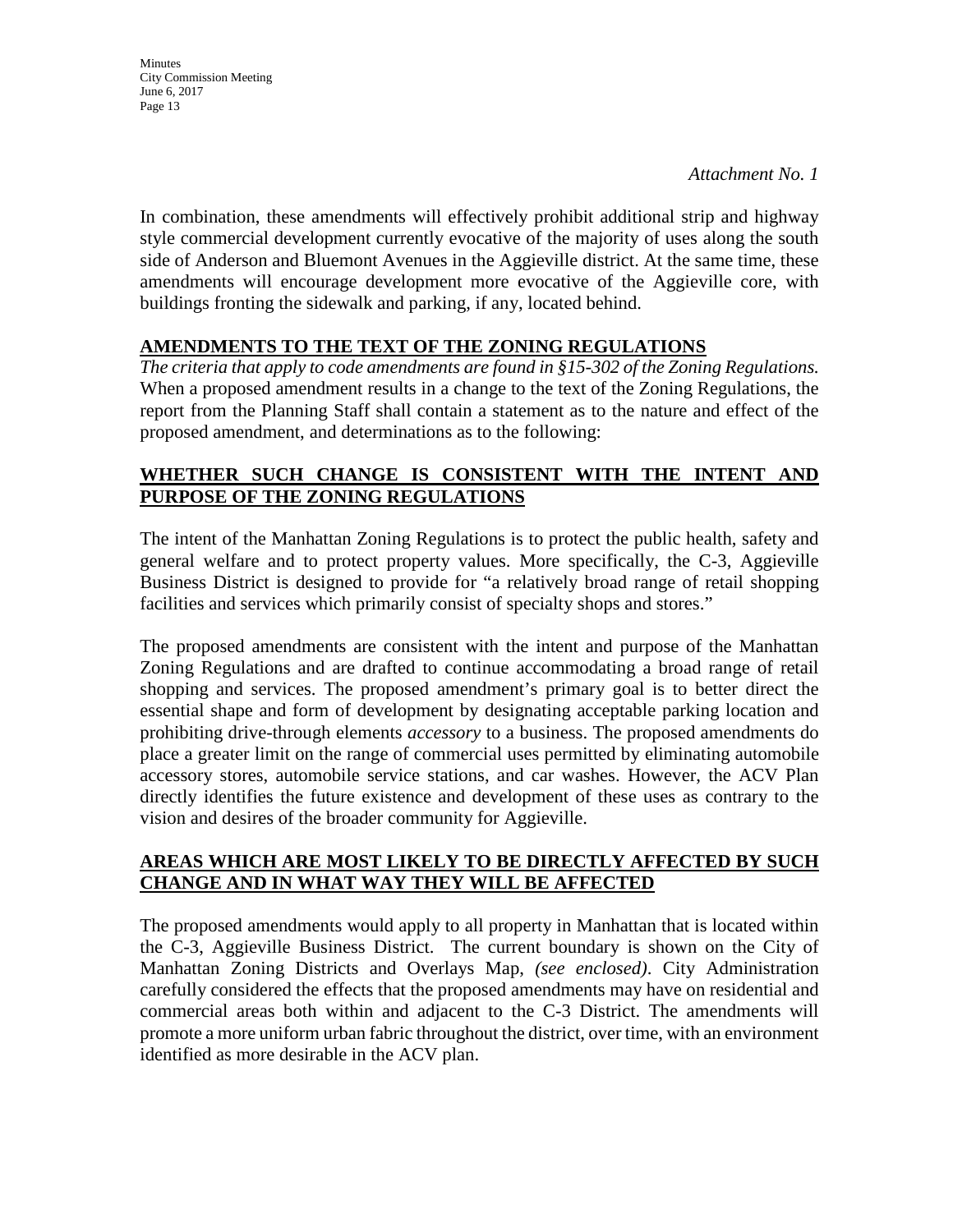*Attachment No. 1*

The amendments firstly prohibit automobile-oriented commercial uses, including automobile accessory stores, automobile service stations, car washes, and drive-in (drivethrough) establishments. At the time of this writing, the C-3 District contains no automobile accessory stores, two automobile service (gas) stations, one car wash (scheduled for demolition), and four drive-in (drive-through) establishments.

Secondly, the amendments prohibit the placement of off-street parking spaces between a street-facing building façade and a public street. As proposed, and at the time of this writing, about eleven properties in the C-3 District would not be in conformance with this requirement.

Thirdly, the amendments prohibit vehicular access (curb-cuts) from Moro Street to properties along Moro Street. At the time of this writing, one property in the C-3 District would not be in conformance with this requirement.

Since some properties have more than one factor making them non-conforming to the proposed amendments, the estimation for the total number of properties becoming non-conforming as a result of the proposed amendments totals about thirteen. There are seventy-six properties in the C-3 District. Buildings and uses legally established prior to the proposed amendments would be granted the ability to continue operation as legally non-conforming (grandfathered) uses, as per Article VII of the City of Manhattan Zoning Regulations.

### **WHETHER THE PROPOSED AMENDMENT IS MADE NECESSARY BECAUSE OF CHANGED OR CHANGING CONDITIONS IN THE AREAS AND ZONING DISTRICTS AFFECTED, OR IN THE CITY PLANNING AREA, GENERALLY, AND IF SO, THE NATURE OF SUCH CHANGED OR CHANGING CONDITIONS**

The proposed amendments are made necessary generally due to changing conditions in Aggieville. Improvements to the pedestrian environment and walkability is a common priority throughout the ACV Plan. Through the ACV Plan process, which included an extensive community survey completed by 4,227 residents, students, and non-residents of Manhattan, it was discovered that 8% of the respondents walk to Aggieville daily, while 22% reported walking to Aggieville on a weekly basis. When only analyzing the data of those who reported living in areas closer to Aggieville, these numbers jumped to 16% and 39% respectively. Naturally, improved walkability was the second-highest priority for respondents. Additionally, there was a general preference for the pedestrian-friendly environment presented by the historic core of Aggieville, while areas with a high number of strip and highway style commercial development were unfavorable. The survey results in their entirety can be found in the ACV's companion document the *State of the Ville* report. The proposed C-3 District amendments will appropriately promote the fulfillment of the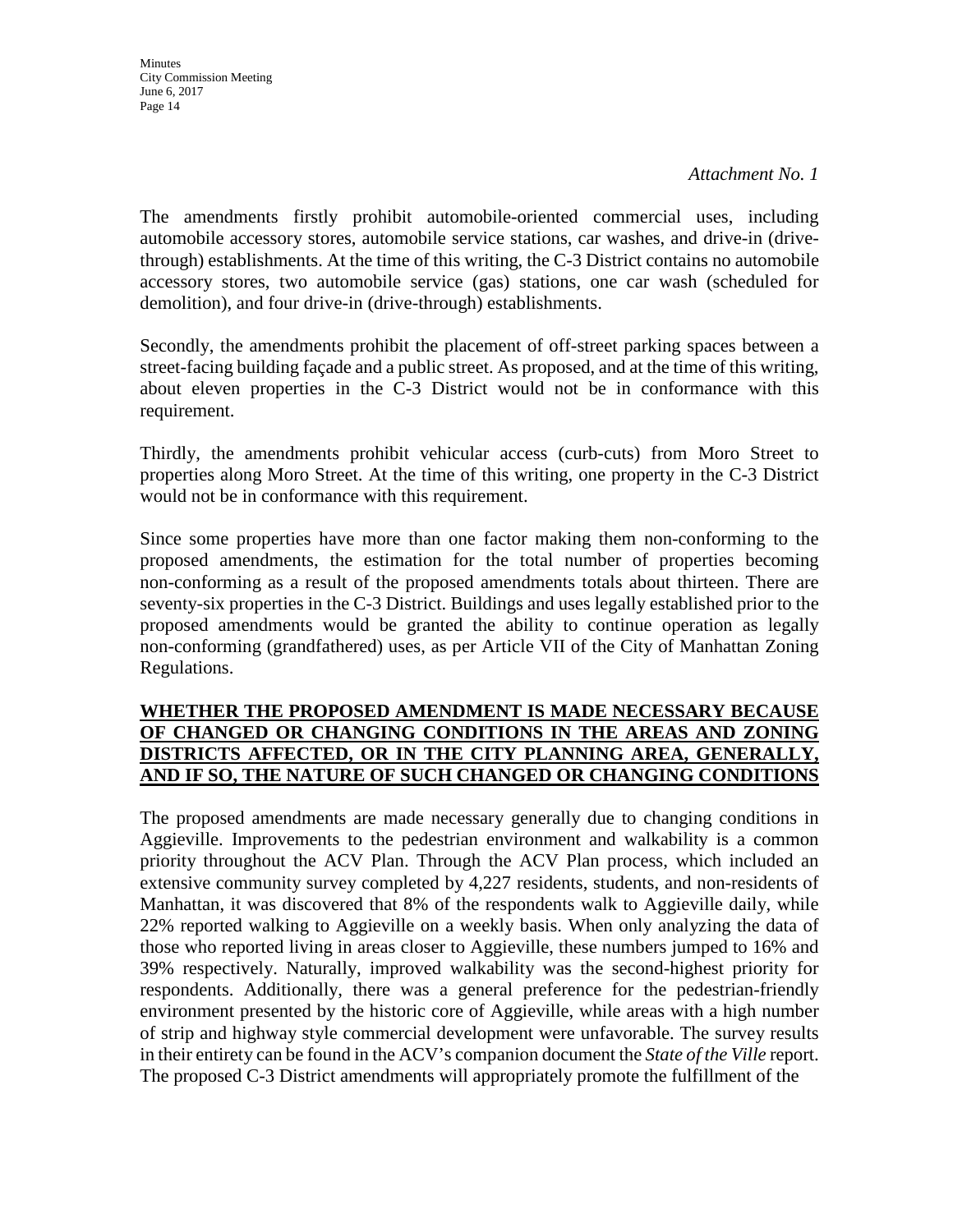**Minutes** 

*Attachment No. 1*

community's vision for Aggieville as it relates to the pedestrian environment and urban form.

#### **WHETHER SUCH CHANGE IS CONSISTENT WITH THE INTENT AND PURPOSE OF THE POLICY AND GOALS AS OUTLINED IN THE ADOPTED COMPREHENSIVE PLAN OF THE CITY**

The proposed amendments to the C-3 District are consistent with the Manhattan Urban Area Comprehensive Plan. The Future Land Use designation for the Aggieville Area is Central Core District (CCD). The proposed amendments do not contradict the broader Land Use designation of the CCD. Additionally, the Aggieville Community Vision Plan, which was just approved and adopted as a part of the Manhattan Urban Area Comprehensive Plan, more specifically addresses the details of the long-range vison for the redevelopment of the Aggieville Area, and identifies the proposed short-term amendments to the C-3 District.

The proposed amendments to the C-3 Aggieville Business District meet the general policies in the Comprehensive Plan and are implemented consistent with legal requirements.

## **ALTERNATIVES**

It appears the MUAPB has the following alternatives concerning the issue at hand. The Board may:

- 1. Recommend approval of the proposed amendments of Article IV, Section 4-203, C-3, Aggieville Business District, of the Manhattan Zoning Regulations to the City Commission, based on the findings in this Staff Memorandum.
- 2. Recommend denial of the proposed amendments to the City Commission, based on specifically stated reasons.
- 3. Modify the proposed amendment and forward the modifications, along with an explanation, to the City Commission.
- 4. Table the public hearing to a specific date, and provide further direction to City Administration.

#### **RECOMMENDATION**

City Administration recommends approval of the amendment to the Manhattan Zoning Regulations to revise Article IV, Section 4-203, C-3, Aggieville Business District, as proposed, based on the findings in the Staff Memorandum.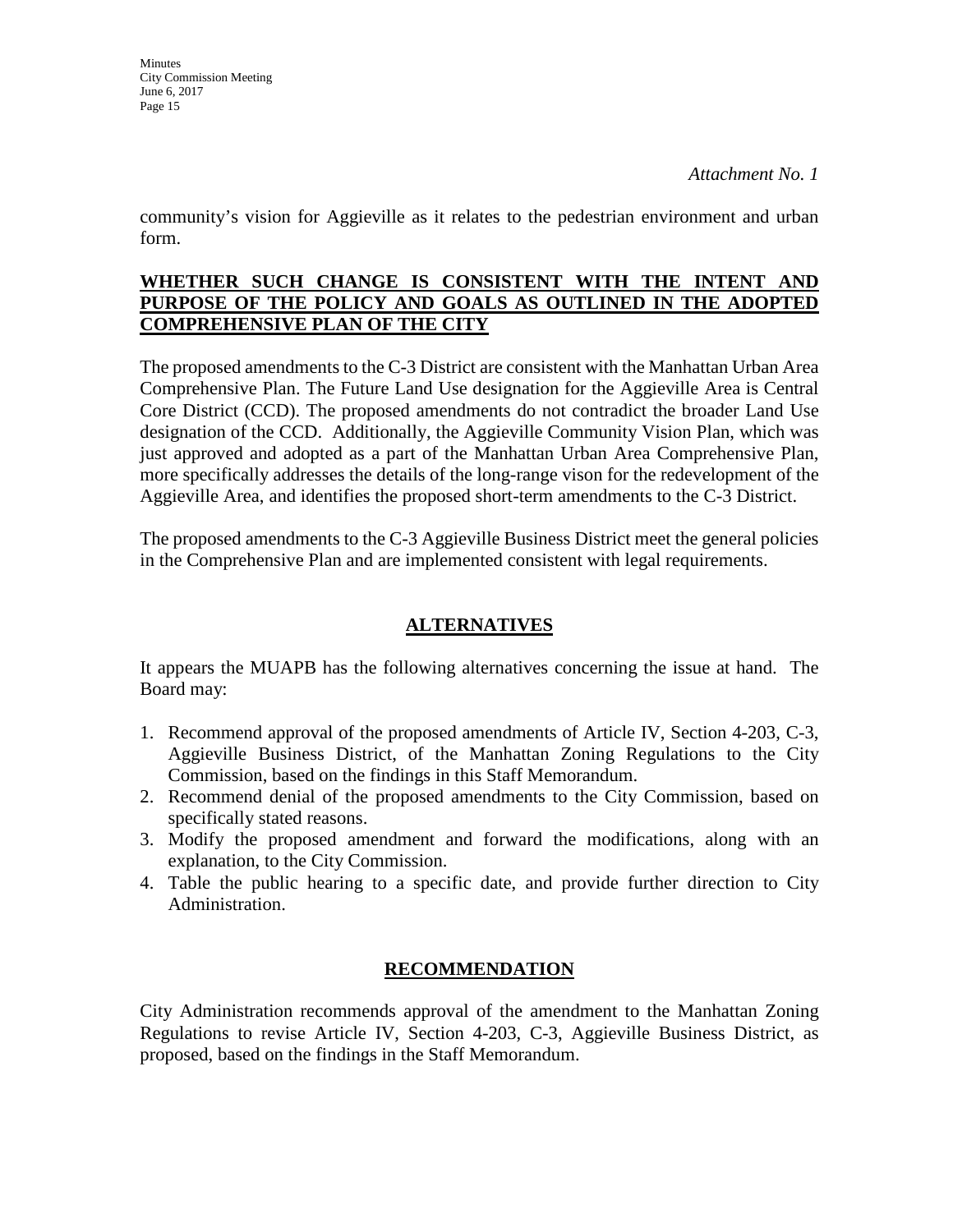*Attachment No. 1*

#### **POSSIBLE MOTION**

The Manhattan Urban Area Planning Board recommends approval of the amendments to the Manhattan Zoning Regulations to revise Article IV, Section 4-203, C-3, Aggieville Business District, as proposed, based on the findings in the Staff Memorandum.

BC/ec

# 17040\_MUAPB\_C-3\_Text\_Amendment

Enclosures:

- 1. Proposed Text Amendment to the C-3 District
- 2. Map of the current C-3 District area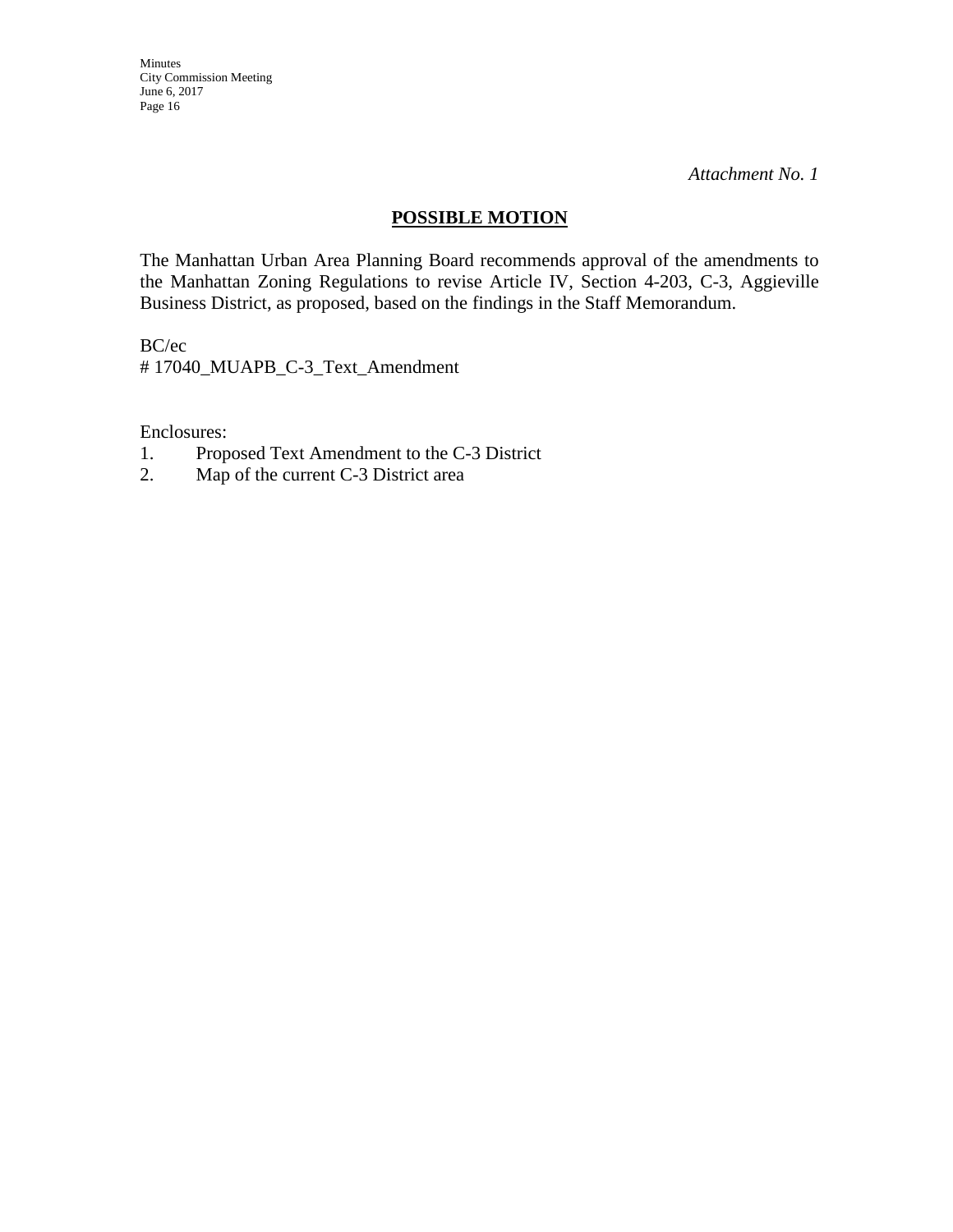

# INTER-OFFICE MEMORANDUM

| DATE:                            | <b>April 25, 2017</b>                                                                                                                     |
|----------------------------------|-------------------------------------------------------------------------------------------------------------------------------------------|
| TO:                              | Manhattan Urban Area Planning Board                                                                                                       |
| <b>MEETING DATE: May 1, 2017</b> |                                                                                                                                           |
| <b>FROM:</b>                     | John Adam, AICP, Senior Long Range Planner<br><b>Ben Chmiel, Planner I</b>                                                                |
| RE:                              | <b>Amend Manhattan Zoning Regulations to adopt the Urban</b><br>Core Residential (UCR) District and associated Sign<br><b>Regulations</b> |

#### **BACKGROUND**

The concept of the Urban Core Residential (UCR) District is to promote high-density multiple-family development with accessory neighborhood-scale retail and services designed to serve the surrounding area, with a residential density of no less than one dwelling unit per 750 square feet of lot area (58 dwelling units per acre) in close proximity to Kansas State University and Aggieville. This new district was identified and promoted in the Manhattan Urban Area Comprehensive Plan, as a high priority for implementation. Over the course of two years, planning staff went through several successive drafts of the UCR District regulations, based on comparative research of similar districts in other university towns, observational study, map analysis, extensive stakeholder input, expert consultation, and Planning Board and City Commission work sessions (see Project Chronology attached).

This public hearing is to consider amending the Manhattan Zoning Regulations to add the proposed UCR District, as well as the associated proposed UCR District Sign Regulations. The Comprehensive Plan identified a 4½-block area, generally located along the east edge of the Kansas State University Campus and North Manhattan Avenue, to which the proposed UCR District would be applied through a future public hearing rezoning process (not yet scheduled) (see map of proposed UCR District).

The draft regulations are attached (Article IV, Section 4-113, UCR, Urban Core Residential District, and Article VI, Section 6.215, UCR Sign Regulations).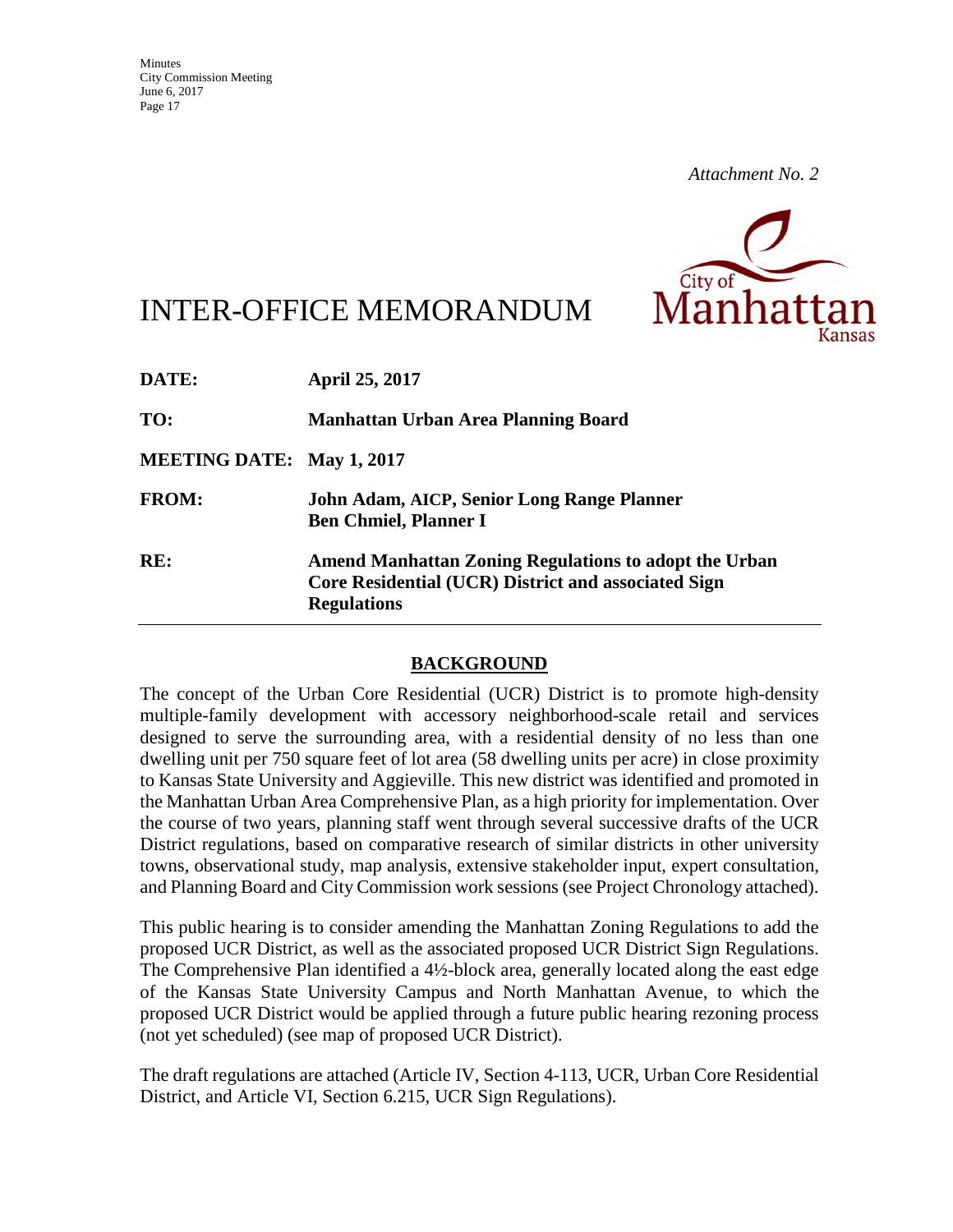## **AMENDMENTS TO THE TEXT OF THE ZONING REGULATIONS**

*The criteria that apply to code amendments are found in §15-302 of the Zoning Regulations.* 

When a proposed amendment results in a change to the text of the Zoning Regulations, the report from the Planning Staff shall contain a statement as to the nature and effect of the proposed amendment, and determinations as to the following:

## **WHETHER SUCH CHANGE IS CONSISTENT WITH THE INTENT AND PURPOSE OF THE ZONING REGULATIONS.**

Findings. The purpose of the Manhattan Zoning Regulations (§2-101) includes: dividing the City into zones and districts; regulating and restricting the location and use of buildings and the uses of land within each district; protecting the public health, safety, and general welfare; protecting property values; and regulating and restricting the height, number of stories and size of buildings, the density of population, and the appearance of buildings.

The proposed UCR District is designed to create a higher-density area in an optimal location from a transportation and land use proximity perspective. The District regulates land use, height, placement, appearance, and density, as well as specifically tailored provisions for off-street structured parking and bicycle parking. The aesthetic controls address personal safety through lighting and transparency requirements, and they are intended to protect and enhance the livability and value of the immediate area and the community as a whole.

The proposed sign regulations are designed to be conscious of the primarily residential nature of the district, of the residential areas to the east, and of the Kansas State campus to the west, while at the same time allowing ground-floor service, retail, and restaurant uses to advertise themselves. Accordingly, signs are scaled to the pedestrian and are limited to lowlevel illumination methods.

Conclusions. The nature and provisions of the proposed district are consistent with the intent and purpose of the Zoning Regulations.

# **AREAS WHICH ARE MOST LIKELY TO BE DIRECTLY AFFECTED BY SUCH CHANGE AND IN WHAT WAY THEY WILL BE AFFECTED.**

Findings. The proposed UCR District regulations and associated UCR Sign regulations are intended to be applied to a particular area: the first tier of blocks east of the Kansas State campus along North Manhattan Avenue from Ratone Street southward to the alley between Vattier Street and Bluemont Avenue, plus a half block east of the southern extent (see map of proposed UCR District). The permitted density of the UCR District, no less than one dwelling unit per 750 square feet of lot area (i.e. 58 dwelling units per acre) provides an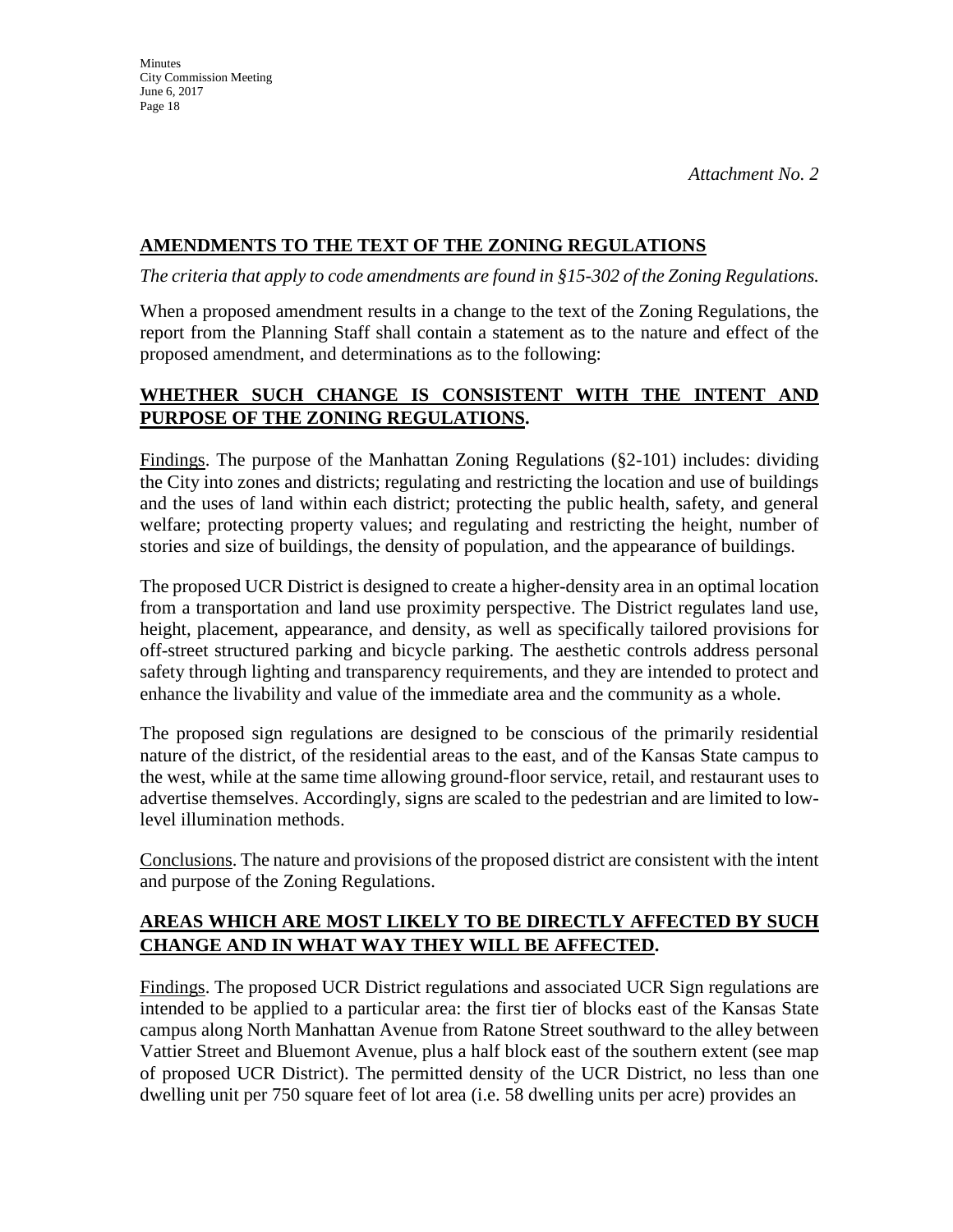*Attachment No. 2*

incentive to significantly redevelop the properties in the proposed district. The clear expectation is that those blocks, wholly or in large part, will be razed and redeveloped over time by parties who assemble the individual lots into larger parcels for redevelopment. The intent of the City in creating the district is to effect such a change in order to create greater housing opportunities in close walking and biking proximity to campus and services, thereby reducing reliance on the automobile and promoting greater health.

The converted single-family structures and smaller multi-family buildings in the area will eventually be replaced by large mid-rise housing with structured parking and optional ground-floor accessory neighborhood services. To avoid a hodge-podge of uses, quality, and massing, the new district requires a minimum density and design controls to create visual and spatial interest, especially at the pedestrian level.

Conclusions. The creation of the district purposefully provides incentive for land owners to redevelop at higher densities close to the KSU campus and Aggieville. The redevelopment of the blocks is the desired outcome of the creation of this zoning district.

# **WHETHER THE PROPOSED AMENDMENT IS MADE NECESSARY BECAUSE OF CHANGED OR CHANGING CONDITIONS IN THE AREAS AND ZONING DISTRICT AFFECTED, OR IN THE CITY PLANNING AREA, GENERALLY, AND IF SO, THE NATURE OF SUCH CHANGE OR CHANGING CONDITIONS.**

Findings. No physical conditions have changed in the City that require the creation of a new zoning district. However, with adoption of the 2015 update of the Manhattan Urban Area Comprehensive Plan, creation of the UCR District was specifically identified as a high priority in the Acton Plan, to implement a higher-density mixed-use residential district in close proximity to the KSU campus and Aggieville and promote a more walkable and bikeable neighborhood. During the public engagement process of developing the Comprehensive Plan update, it was determined that there was a strong market for this type of neighborhood in the identified location, including a need for more rental housing, a desire to reduce automobile dependence and traffic congestion while accommodating greater population, and diversification of housing choice for the community.

Conclusions. No physical change necessitates the creation of the UCR District, however policy changes identified in the updated Comprehensive Plan and market demand for a such a product spurred its creation.

# **WHETHER SUCH CHANGE IS CONSISTENT WITH THE INTENT AND PURPOSE OF THE POLICY AND GOALS AS OUTLINED IN THE ADOPTED COMPREHENSIVE PLAN OF THE CITY.**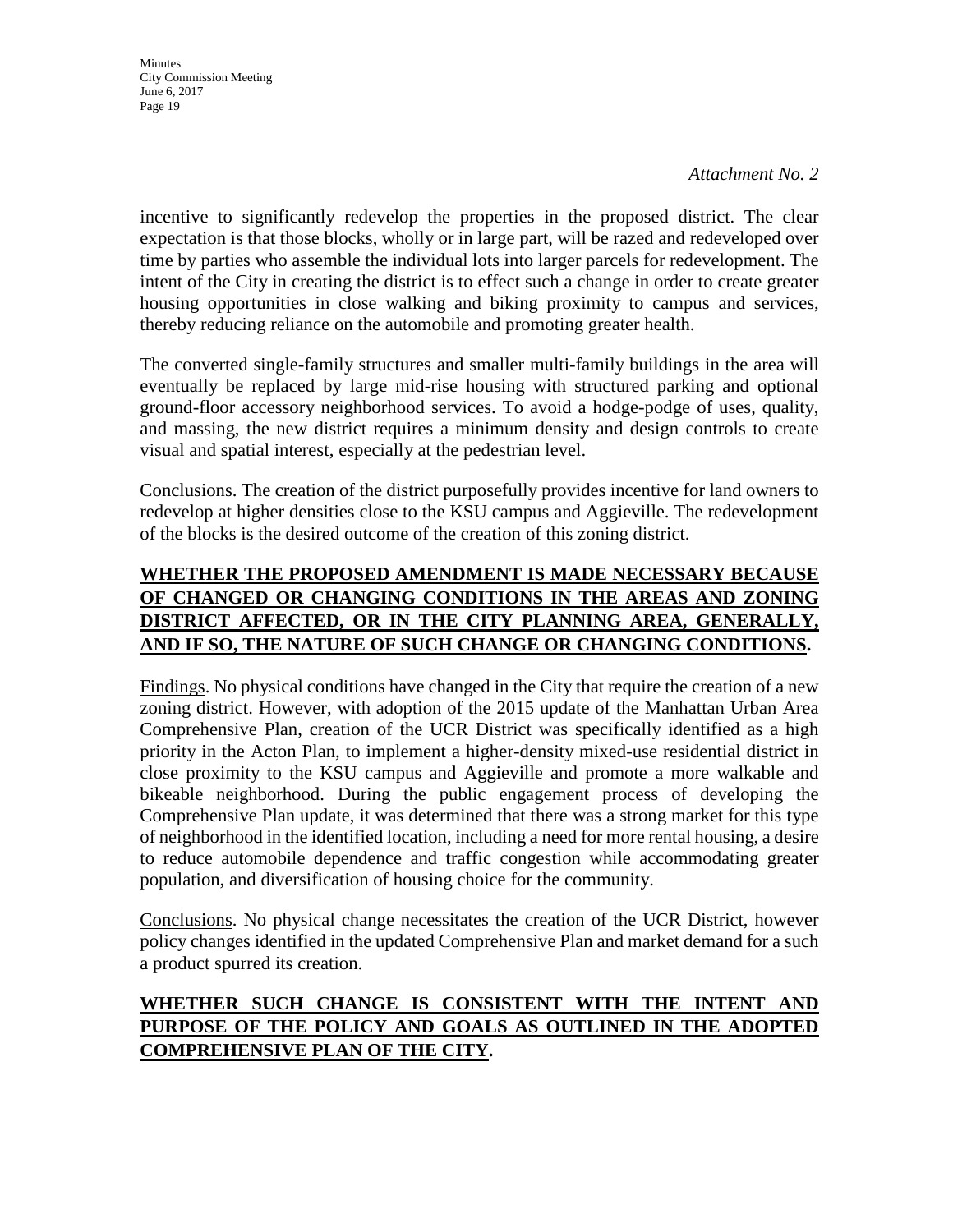*Attachment No. 2*

Findings. The 2015 update of the Comprehensive Plan expressly calls for the creation of the UCR District and subsequent rezoning of the area described above. Goals GM-1.1D, Infill and Redevelopment, and GM-1.1E, Mixed-Use Centers and Corridors, establish the policy directive undergirding creation of the district and its regulations. The Future Land Use map identifies the targeted area as "Urban Core Residential." The proposed UCR District Sign Regulations are necessary to fully implement the UCR District.

Conclusions. The Comprehensive Plan is explicit in its promotion of the UCR District. The proposal is consistent with Comprehensive Plan policies and goals.

## **ALTERNATIVES**

It appears the MUAPB has the following alternatives concerning the issue at hand. The Board may:

- 1. Recommend approval to the City Commission of the proposed amendments to Articles IV and VI of the Manhattan Zoning Regulations, creating the UCR District and UCR Sign Regulations, based on the findings in the Staff memorandum.
- 2. Recommend denial of the proposed amendments to the City Commission, based on specifically stated reasons.
- 3. Modify the proposed amendment and forward the modifications, along with an explanation, to the City Commission.
- 4. Table the public hearing to a specific date, and provide further direction to City Administration.

#### **RECOMMENDATION**

City Administration recommends approval of the amendments to the Manhattan Zoning Regulations, to adopt proposed Article IV, Section 4-113, UCR, Urban Core Residential District; and Article VI, Section 6.215, UCR Sign Regulations, based on the findings in this Staff Memorandum.

#### **POSSIBLE MOTION**

The Manhattan Urban Area Planning Board recommends approval of the amendments to the Manhattan Zoning Regulations to adopt proposed Article IV, Section 4-113, UCR, Urban Core Residential District; and Article VI, Section 6.215, UCR Sign Regulations, based on the findings in the Staff Memorandum.

JA/BC File name: Staff report\_PB\_2017-05-01 File no. DCA-17-003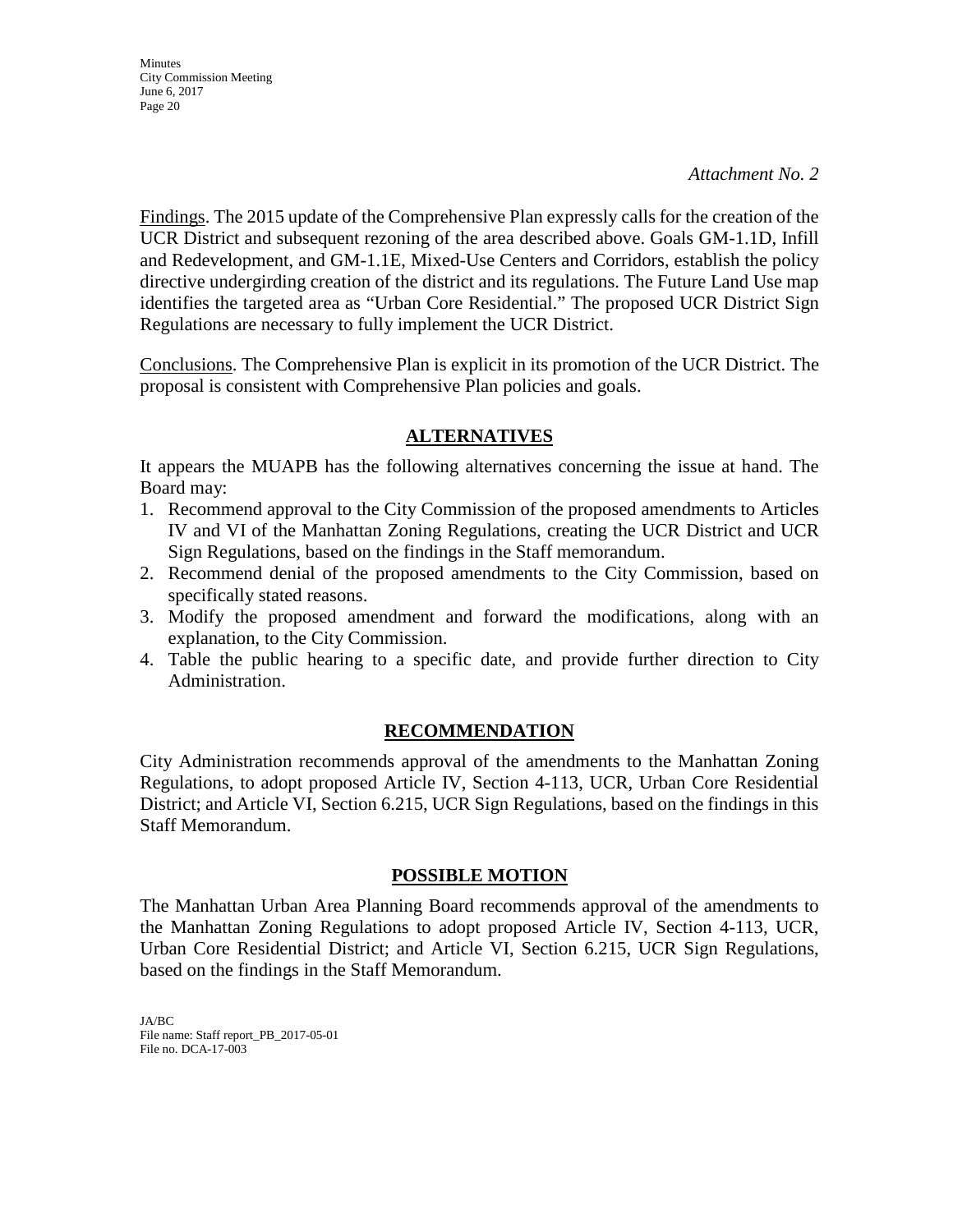*Attachment No. 2*

Attachments:

- 1. Draft UCR, Urban Core Residential District
- 2. Draft UCR Sign Regulations
- 3. Map of proposed UCR District
- 4. Project Chronology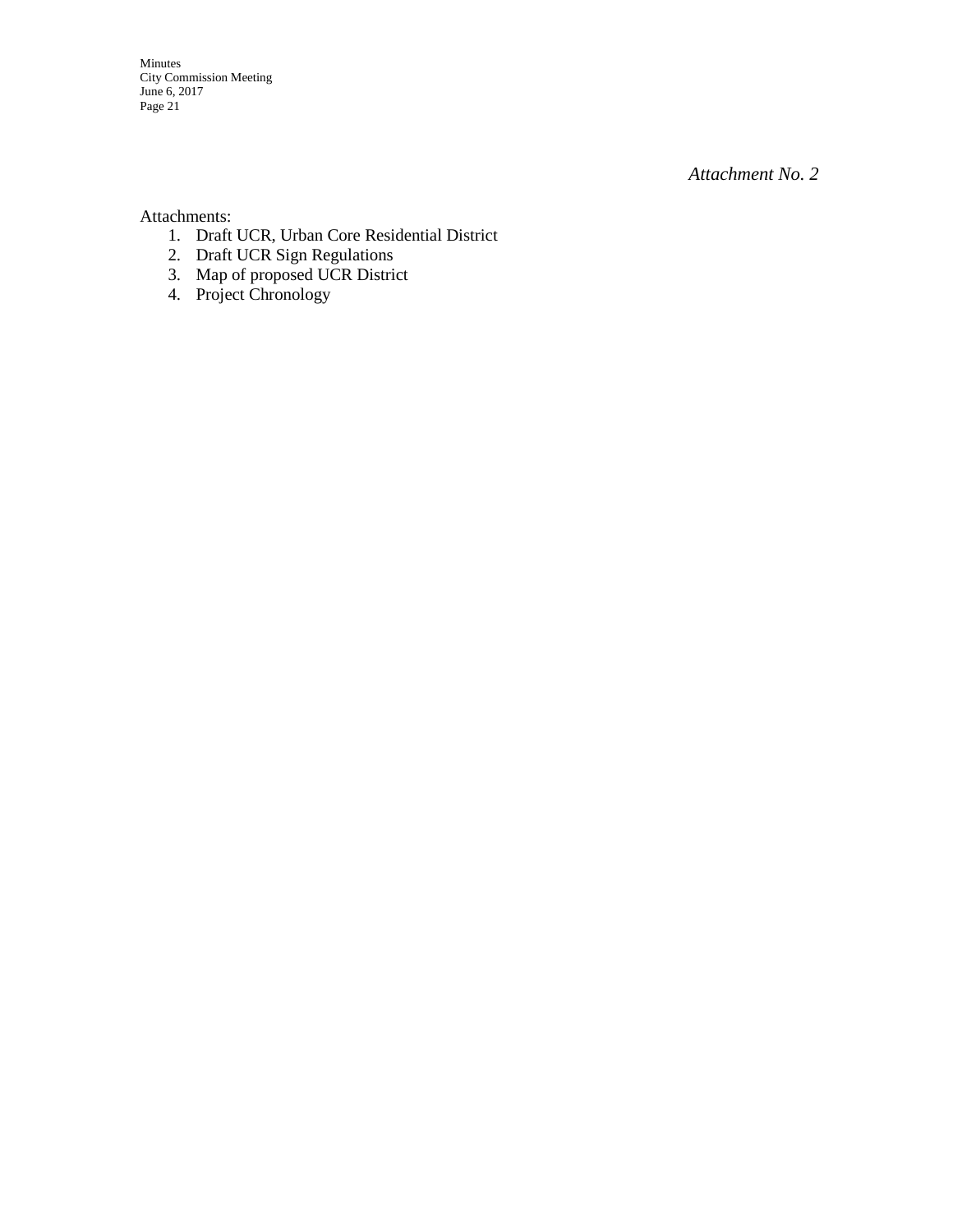#### **STAFF REPORT**

#### **ON AN APPLICATION TO REZONE PROPERTY**

**FROM:** R, Single-Family Residential District

**TO:** C-2, Neighborhood Shopping District

**APPLICANT:** William E. and Sharron Washington, Washington Rentals LLC

**ADDRESS:** 8020 State Rd. 13, Manhattan, KS

**OWNERS:** KSU Charitable Real Estate Foundation

**ADDRESS:** 1800 Kimball Avenue, Suite 200, Manhattan, KS

**LEGAL DESCRIPTION:** Unplatted tract of land in Section 11, Township 10 South, Range 7 East

**LOCATION:** 1125 Waters Street. Generally located 500 feet north of the intersection of Anderson Avenue and Waters Street

**AREA:** 16,275 square feet (0.37 acres)

**DATE OF NEIGHBORHOOD MEETING:** March 26, 2017

**DATE OF PUBLIC NOTICE PUBLICATION:** April 11, 2017

**DATE OF PUBLIC HEARING: PLANNING BOARD:** May 1, 2017 **CITY COMMISSION:** May 16, 2017

# **THIRTEEN MATTERS TO BE CONSIDERED WHEN REZONING**

**1. EXISTING USE:** 1,250 square foot single-family residents

#### **2. PHYSICAL AND ENVIRONMENTAL CHARACTERISTICS:**

The approximate .37 acre unplatted tract of land is accessed from Waters Street. The current single-family dwelling was formally a commercial structure. The site was rezoned from C-5, Highway Service Commercial District to the R, Single-Family Residential District in 2007 to establish the dwelling. Accessory buildings are to the immediate southwest of the existing structure. A large part of the area south of the structure is concrete with an access drive to the rear of the structure.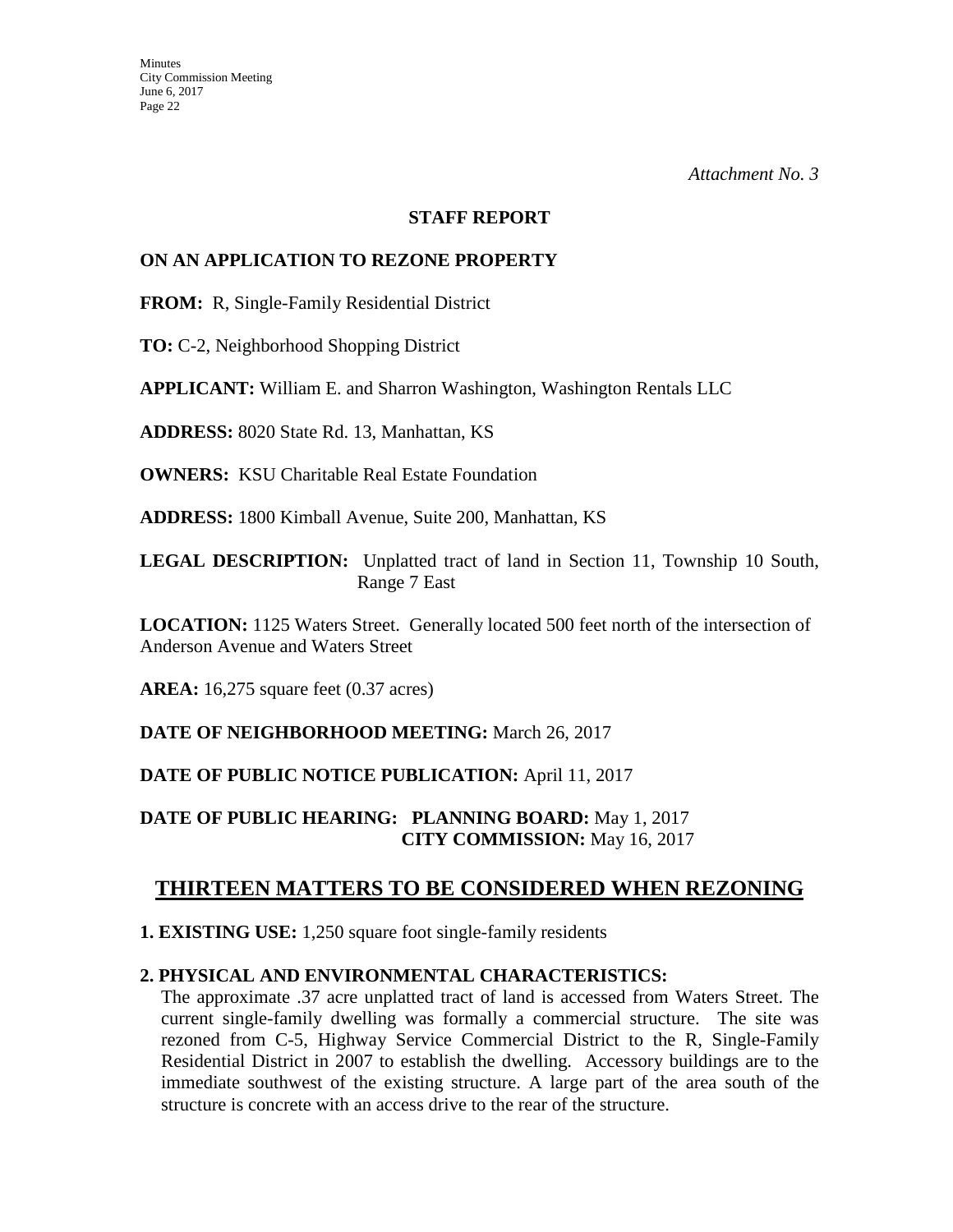#### **3. SURROUNDING LAND USE AND ZONING:**

 **NORTH:** Single-family dwellings; R District.

- **SOUTH:** Auto dealership, convenience store, retail and service commercial; C-5, Highway Service Commercial District and C-2 District.
- **EAST:** Waters Street, dance studio, off-street parking for auto service, commercial professional office use; C-2 District, and PUD.
- **WEST:** Auto dealership and single-family dwellings; C-5 and R Districts.
- **4. GENERAL NEIGHBORHOOD CHARACTER:** The area is a mix of single-family residential within an established neighborhood to the north and west of the site and a variety of commercial uses to the south along Anderson Avenue.
- **5. SUITABILITY OF SITE FOR USES UNDER CURRENT ZONING:** The site was rezoned to R District in 2007. The site is suitable for the uses within the current zoning district.
- **6. COMPATIBILITY OF PROPOSED DISTRICT WITH NEARBY PROPERTIES AND EXTENT TO WHICH IT MAY HAVE DETRIMENTAL AFFECTS:** As previously described, the adjacent properties to the north are single-family homes in the R District. Compared to the proposed zoning, the existing residential zoning district for the property would be more compatible with the nearby single-family neighborhood. However, the site is within a transition area between an intense commercial area to the south and the residential district to the north.

The applicant would like to purchase the property and remodel the building to establish a second dance studio. The applicant currently operates a dance studio across the street at 1124 Waters Street. With guidance from City Administration, the C-2 Neighborhood Shopping District was selected as the appropriate rezoning district to request for the property. The proposed dance studio most closely matches the Health and Fitness Clubs use description, which is a permitted use in the C-2 District. The proposed rezoning and proposed use are similar in character to other commercial uses in the immediate area.

The proposed rezoning should be compatible with nearby properties and should have minimal adverse impacted on these properties. The property was rezoned in 2007 from C-5, Highway Service Commercial District to the current R District. The former commercial use in the C-5 District did not appear to adversely impact the surrounding properties. Rezoning the site to the C-2 District, will eliminate several permitted uses that could be considered detrimental to the adjacent properties, such as drive-in type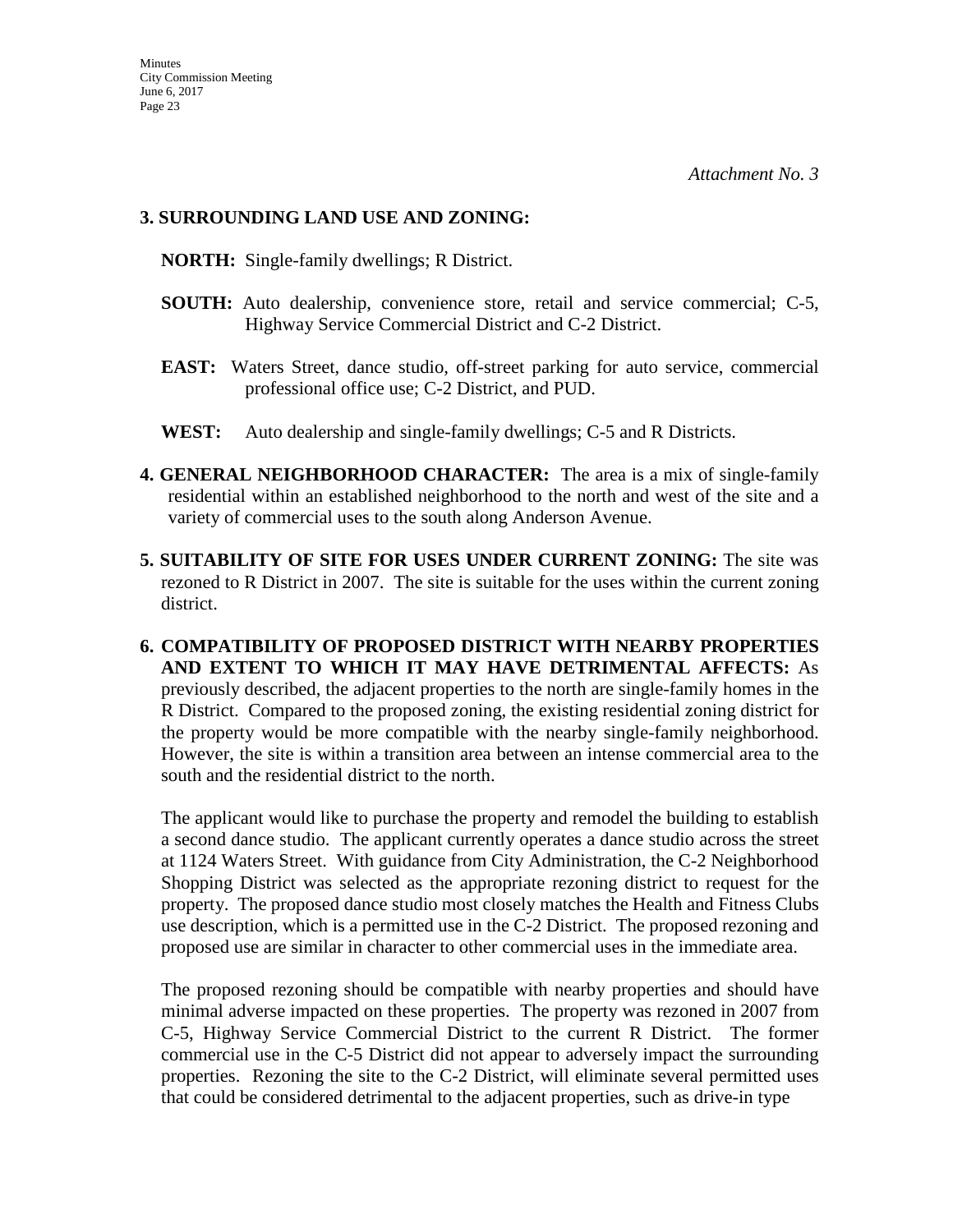**Minutes** City Commission Meeting June 6, 2017 Page 24

> restaurants. Use limitations, including sight obscuring screening of the site from adjacent residential properties, prohibition of outdoor sound systems and outdoor storage, are presents in the C-2 District to reduce any detrimental impacts on the nearby residential uses.

#### **7. CONFORMANCE WITH COMPREHENSIVE PLAN:**

1125 Waters Street is shown on the Northwest Future Land Use of the Manhattan Area 2035 Comprehensive Plan as Community Commercial (CC). Applicable CC policies *(in italics)* of the Comprehensive Plan include:

#### *CC-1: Characteristics*

*Community Commercial Centers provide a mix of retail and commercial services in a concentrated and unified setting that serves the broader community and may also provide a limited draw for the surrounding region. These centers are typically anchored by a larger national chain, between 120,000 and 250,000 square feet, which may provide sales of a variety of general merchandise, grocery, apparel, appliances, hardware, lumber, and other household goods. Centers may also be anchored by smaller uses, such as a grocery store, and may include a variety of smaller, complementary uses, such as restaurants, specialty stores (such as books, furniture, computers, audio, office supplies, or clothing stores), professional offices and health services. The concentrated, unified design of a Community Commercial Center allows it to meet a variety of community needs in a "one-stop shop" setting, minimizing the need for multiple vehicle trips to various commercial areas around the community. Although single use highway-oriented commercial activities will continue to occur in some areas, this pattern of development is generally not encouraged.* 

#### *CC-2: Location*

*Community Commercial Centers should be located at the intersection of one or more major arterial streets in commercial nodes; rather than being developed in linear, "strip" configurations along major street corridors. They may be located adjacent to urban residential neighborhoods and may occur along major highway corridors as existing uses become obsolete and are phased out and redeveloped over time. Large footprint retail buildings (often known as "big-box" stores) are permitted only in areas of the City where adequate access and services can be provided.* 

#### *CC-3: Size*

*Typically require a site of between 10 and 30 acres.*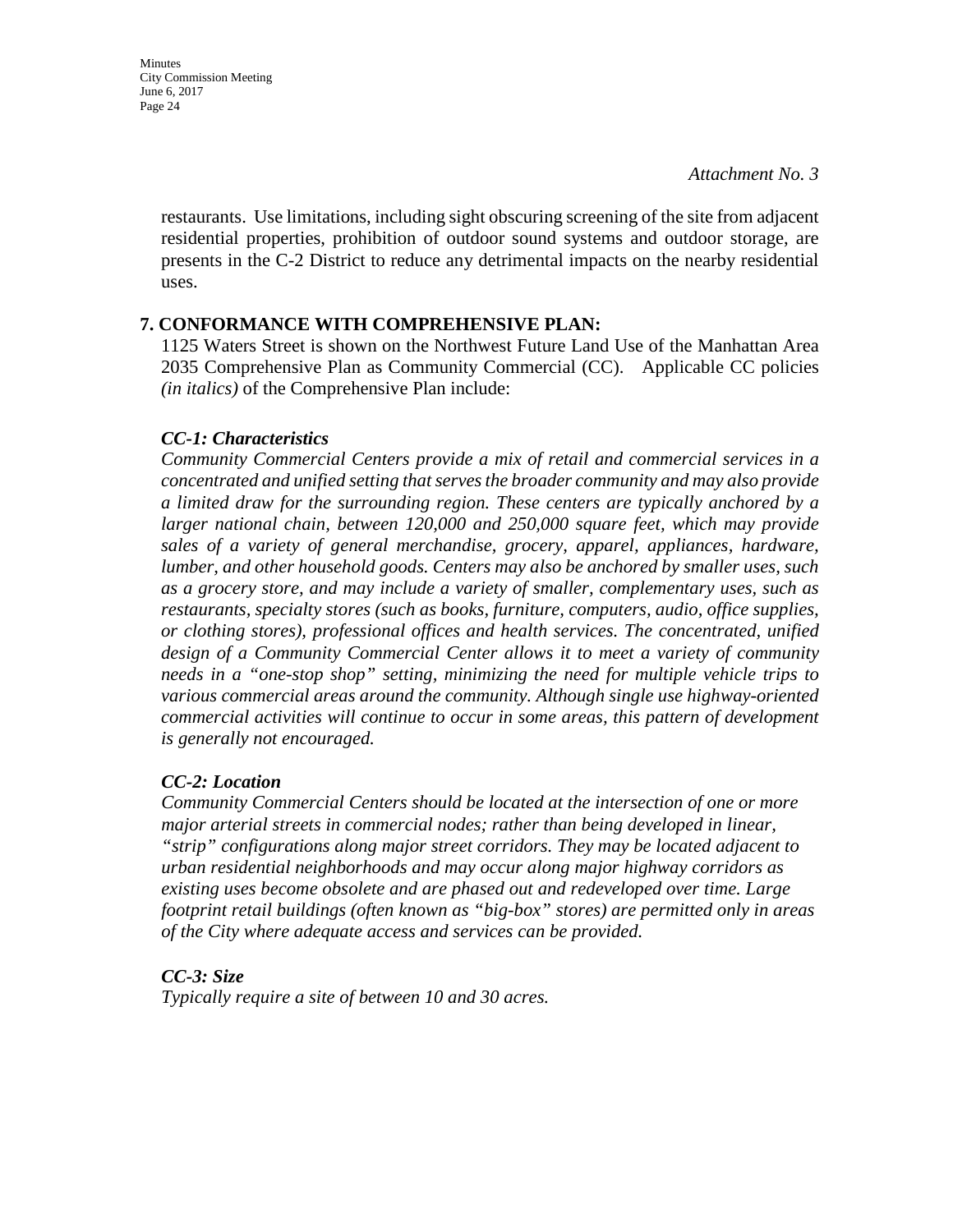### *CC-4: Unified Sit e Design*

*Establish a unified site layout—landscaping, signage, pedestrian, and vehicular circulation—for the center to guide current and future phases of development. Site design features should be used to create visual interest and establish a more pedestrian-oriented scale for the center and between out lots.* 

## *CC-5: Building Design and Character*

*Require Community Commercial Centers to meet a basic level of architectural detailing, compatibility of scale with surrounding areas, pedestrian and bicycle access, and mitigation of negative visual impacts such as large building walls, parking areas, and service and loading areas. While these requirements apply to all community commercial development, they are particularly important to consider for larger footprint retail buildings, or "big-box" stores. A basic level of architectural detailing shall include, but not be limited to, the following:* 

*Façade and exterior wall plane projections or recesses;* 

*Arcades, display windows, entry areas, awnings, or other features along facades facing public streets;* 

*Building facades with a variety of detail (materials, colors, and patterns); and High quality building materials.* 

# *CC-6: Organization of Uses*

*Concentrate Community Commercial services within planned activity centers, or commercial nodes, throughout the community. Cluster complementary uses within walking distance of each other to facilitate efficient, "one-stop shopping", and minimize the need to drive between multiple areas of the center. Large footprint retail buildings, or "big-box" stores should be incorporated as part of an activity center or node along*  with complementary uses, such as high density residential, where feasible. Linear *development patterns, particularly when parcels provide a single use and are developed independently, can require multiple access points and lead to disruption of traffic flow on adjacent streets. Although lot sizes and/or configurations in some areas may warrant the use of a more linear development pattern, it is generally discouraged.* 

# *CC-7: Circulation and Access*

*Provide clear, direct pedestrian connections through parking areas to building entrances, to surrounding neighborhoods and streets, and transit stops. Integrate main entrances or driveways with the surrounding street network to provide clear connections between uses for vehicles, pedestrians, and bicycles. Provide a limited number of vehicle access points to minimize impacts on surrounding uses and maintain an efficient traffic flow to and from the site.*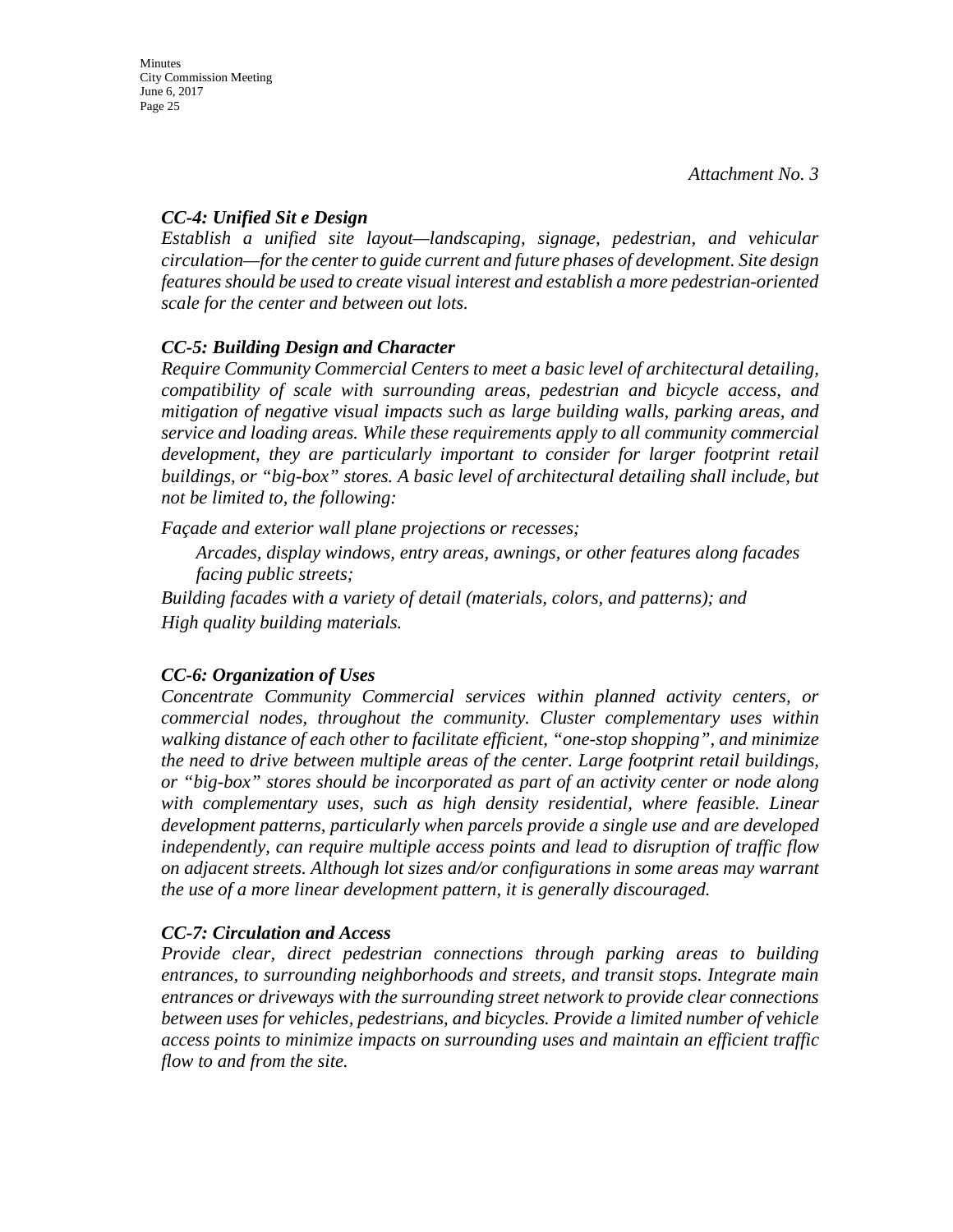#### *CC-8: In fill and Redevelopment / Adaptive Reuse*

*Encourage the revitalization and/or redevelopment of underutilized Community Commercial areas over time to take advantage of existing infrastructure and promote the efficient use of available land. Support opportunities to repurpose large surface parking lots typical of Community Commercial areas by incorporating additional pad sites for office or commercial uses or high density residential along the street edge. Support the adaptive reuse of existing buildings in older strip commercial centers on smaller lots where infill and redevelopment is less viable.*

The proposed rezoning of the site conforms to the Comprehensive Plan.

#### **8. ZONING HISTORY AND LENGTH OF TIME VACANT AS ZONED:**

| 1962:         | Annexed and rezoned to C Local Business District                                                                       |
|---------------|------------------------------------------------------------------------------------------------------------------------|
| 1969:         | Rezoned to C-5, Highway Service Commercial District                                                                    |
| May 21, 2007  | Manhattan Urban Area Planning Board holds hearing and recommends rezoning<br>to R, Single-Family Residential District. |
| June 19, 2007 | City Commission approves rezoning 1125 Waters to R, Single-Family Residential<br>District.                             |
| July 3, 2007  | City Commission approves Ordinance No. 6632 rezoning 1125 Waters to R,<br>Single-Family Residential District.          |

**9. CONSISTENCY WITH INTENT AND PURPOSE OF THE ZONING ORDINANCE:** The intent and purpose of the Zoning Regulations is to protect the public health, safety, and general welfare; regulate the use of land and buildings within zoning districts to assure compatibility; and to protect property values.

The C-2, Neighborhood Shopping District is designed to provide a broad range of retail shopping facilities and services located to serve one or more residential areas. The proposed dance studio use is considered to be a Health and Fitness Club use, which is a permitted use in the C-2 District. The proposed rezoning meets the intent of the Zoning Ordinance.

**10. RELATIVE GAIN TO THE PUBLIC HEALTH, SAFETY AND WELFARE THAT DENIAL OF THE REQUEST WOULD ACCOMPLISH, COMPARED WITH THE HARDSHIP IMPOSED UPON THE APPLICANT:** There appears to be no gain to the public that denial would accomplish. The proposed rezoning conforms to the Comprehensive Plan. Prior to 2007, the site was zoned C-5 District. The proposed use is similar in character to existing uses in the immediate area, and does not appear to be adversely impacting the adjacent properties. It may be a hardship to the applicant if the rezoning is denied.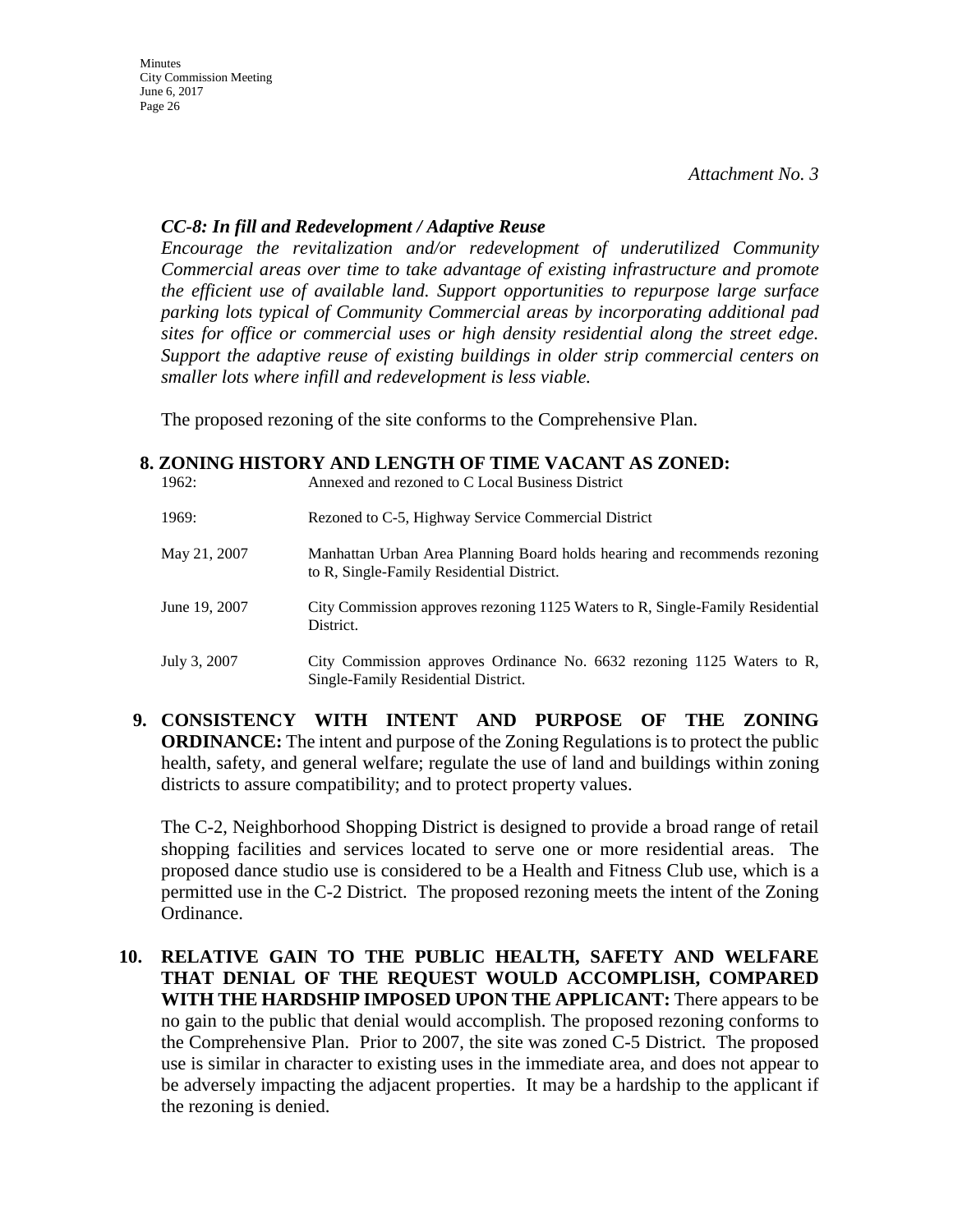**11. ADEQUACY OF PUBLIC FACILITIES AND SERVICES:** Adequate public services, sanitary sewer, water, and public streets exist in the area to serve the development.

#### **12. OTHER APPLICABLE FACTORS:** None

**13. STAFF COMMENTS:** City Administration recommends approval of the proposed rezoning of 1125 Waters Street from R, Single-Family Residential District, to C-2, Neighborhood Shopping District, based on the findings in the Staff Report.

# **ALTERNATIVES:**

- 1. Recommend approval of the proposed rezoning of 1125 Waters Street from R, Single-Family Residential District, to C-2, Neighborhood Shopping District, stating the basis for such recommendation.
- 2. Recommend denial of the proposed rezoning, stating the specific reasons for denial.
- 3. Table the proposed rezoning to a specific date, for specifically stated reasons.

# **POSSIBLE MOTION:**

The Manhattan Urban Area Planning Board recommends approval of the proposed rezoning of 1125 Waters Street from R, Single-Family Residential District, to C-2, Neighborhood Shopping District, based on the findings in the Staff Report.

**PREPARED BY:** Chad Bunger, AICP, CFM, Assistant Director of Community Development

**DATE:** April 17, 2017

CB/vr MUAPB\_1125 Waters Dr\_R to C2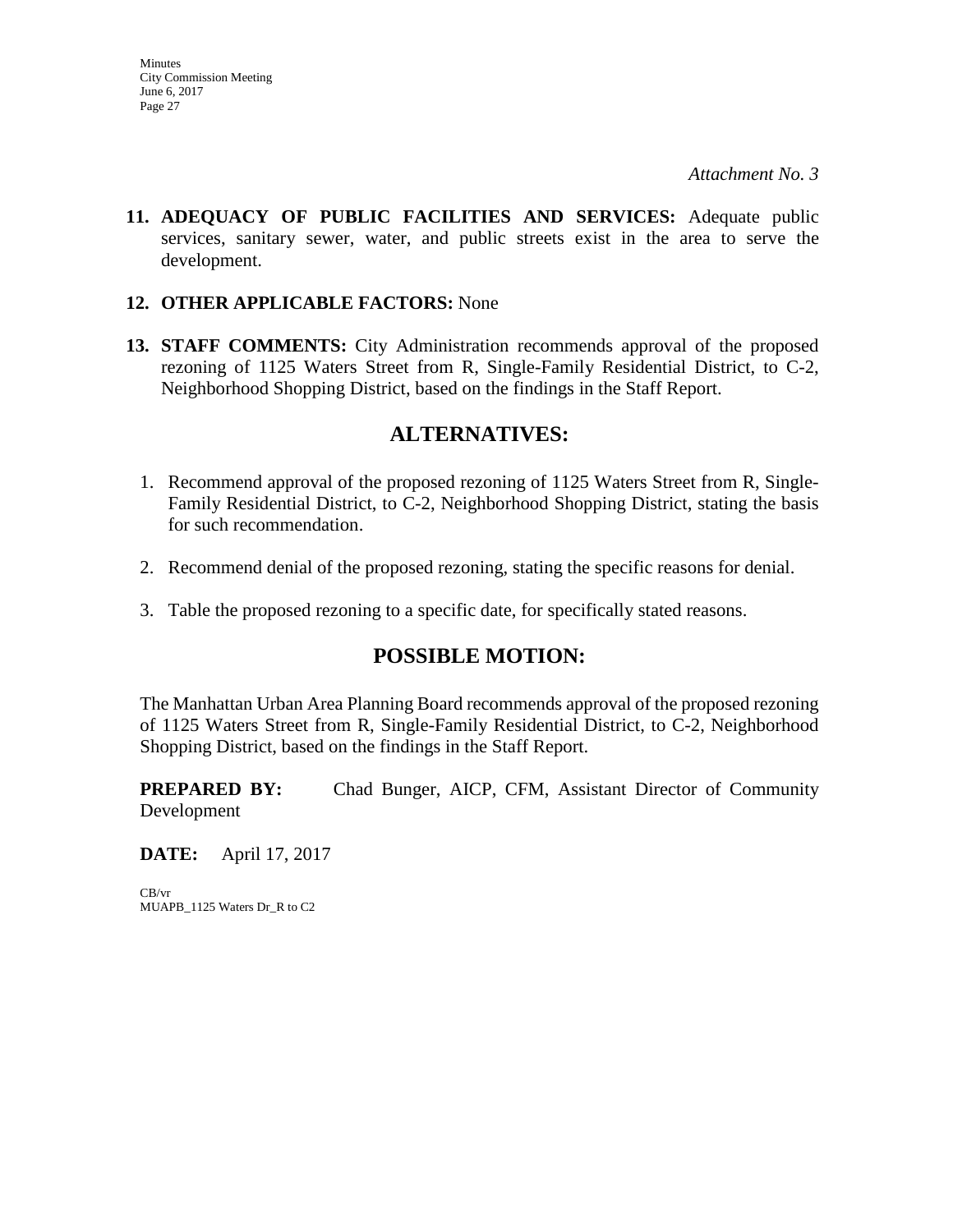#### **STAFF REPORT**

## **APPLICATION TO REZONE PROPERTY TO PLANNED UNIT DEVELOPMENT DISTRICT**

# **BACKGROUND**

- **FROM:** R-3, Multiple-Family Residential District with M-FRO, Multi-Family Redevelopment Overlay District
- **TO:** 12th & Bluemont Lofts Planned Unit Development District

**OWNERS:** TJ Vilkanskas

**APPLICANT:** 12th & Bluemont, LLC (TJ Vilkanskas)

**DATE OF NEIGHBORHOOD MEETING:** May 20, 2017

**DATE OF PUBLIC NOTICE PUBLICATION:** April 25, 2017

**DATE OF PUBLIC HEARING: Planning Board:** May 15, 2017 **City Commission:** June 6, 2017

#### **LEGAL DESCRIPTION**

All of Lot Six Hundred Thirty (630) through Lot Six Hundred Thirty-four (634) of Ward Three (3), City of Manhattan, Riley County, Kansas.

**LOCATION:** 1112, 1116, 1122, 1126, and 1130 Bluemont Avenue; and 808 North 12th Street.

**AREA:** 37,952 square feet or 0.871 acres.

**PROPOSED USES:** The applicant has proposed a 37-unit loft apartment building.

**PROPOSED BUILDINGS AND STRUCTURES:** The proposed building is a single fourstory, L-shaped, loft apartment building fronting both Bluemont Avenue and North 12th Street with automobile parking behind and partially under the building. Bicycle parking is also proposed throughout the site. The building footprint is approximately 16,824 square feet. It will be 50 feet tall to the tallest parapet with a roof line at 46 feet. The front façade consists of stone as the principle material, with metal paneling as a secondary material. The façade also features extensive fenestration and walkout balconies for most street-facing units.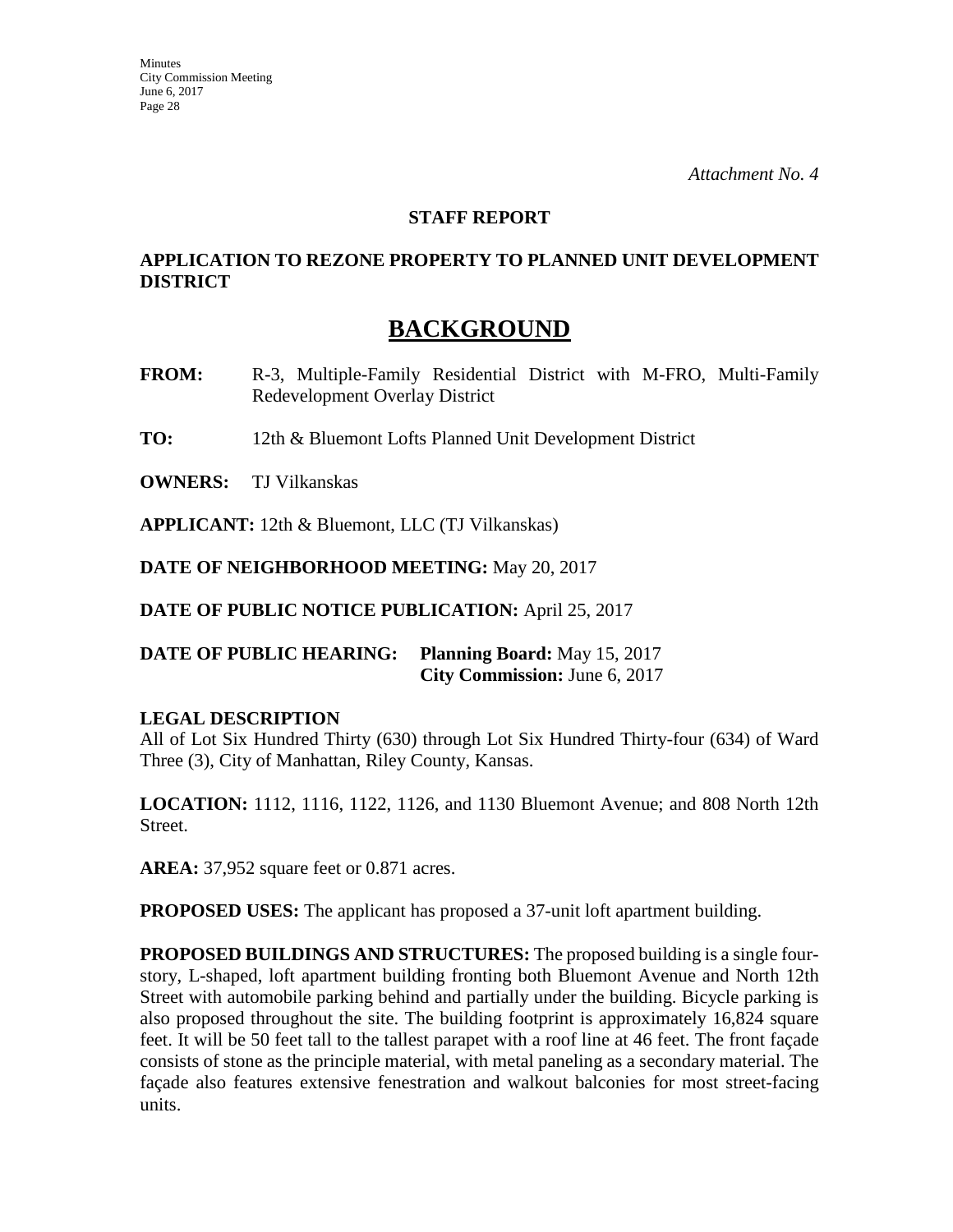| Use                           | <b>Square Feet</b> | Percentage |
|-------------------------------|--------------------|------------|
| <b>Building</b>               | 16,618             | 43.8       |
| Paved Area (Parking &         | 18,315             | 48.3       |
| Driveways)                    |                    |            |
| <b>Total Open Space</b>       | 3,019              | 8.0        |
| (hardscaping and landscaping) |                    |            |
| <b>Total Impervious</b>       | 32,374             | 85.3       |

#### **PROPOSED LOT COVERAGE**

#### **PROPOSED SIGNS**

| Type           | Dimensions                                        | Lighting                                                                                                       |
|----------------|---------------------------------------------------|----------------------------------------------------------------------------------------------------------------|
| 1 Wall Mounted | $3'7''$ x $20'7''$<br>(73.76 square feet in area) | Internally lit channel lettering above the<br>common entrance of the building, which<br>faces Bluemont Avenue. |

## **PROPOSED LIGHTING**

Full cut-off, wall-mounted lighting is proposed throughout the site including parking lot and ground spaces between the building façade and public sidewalk. The public sidewalk is adequately illuminated from a combination of existing street lights and proposed fixtures mounted on the building. Illumination of the sidewalk generally maintains an ideal intensity between 0.5 and 5 footcandles (FCs). Parking facilities are adequately illuminated, generally maintaining an ideal intensity between 0.5 and 12 FCs.

# **SIX REVIEW CRITERIA FOR PLANNED UNIT DEVELOPMENTS**

**1. LANDSCAPING:** A mixture of shade trees, ornamental trees, ornamental grasses, and evergreen and deciduous shrubs are proposed on site. These plantings are almost entirely in the front courtyard space between the building and the proposed knee-wall running the perimeter of the site. There is no landscaping proposed within the parking lot area open to the sky.

**2. SCREENING:** A dumpster on the alley is adequately screened by a 6-foot-tall wall composed of stone or cast stone veneer or integral color concrete masonry unit with perforated metal panel gate. The portion of the parking lot on the east side of the property abutting an adjacent property that is not underneath and screened by the building veneer is proposed to be screened by a 6-foot-tall wall composed of stone/concrete masonry units, metal fence, or landscaping. The portion of the parking lot on the west side of the site is largely screened from the street and sidewalk by the building veneer, except for the opening in the building where automobile access is proposed to go under and through the building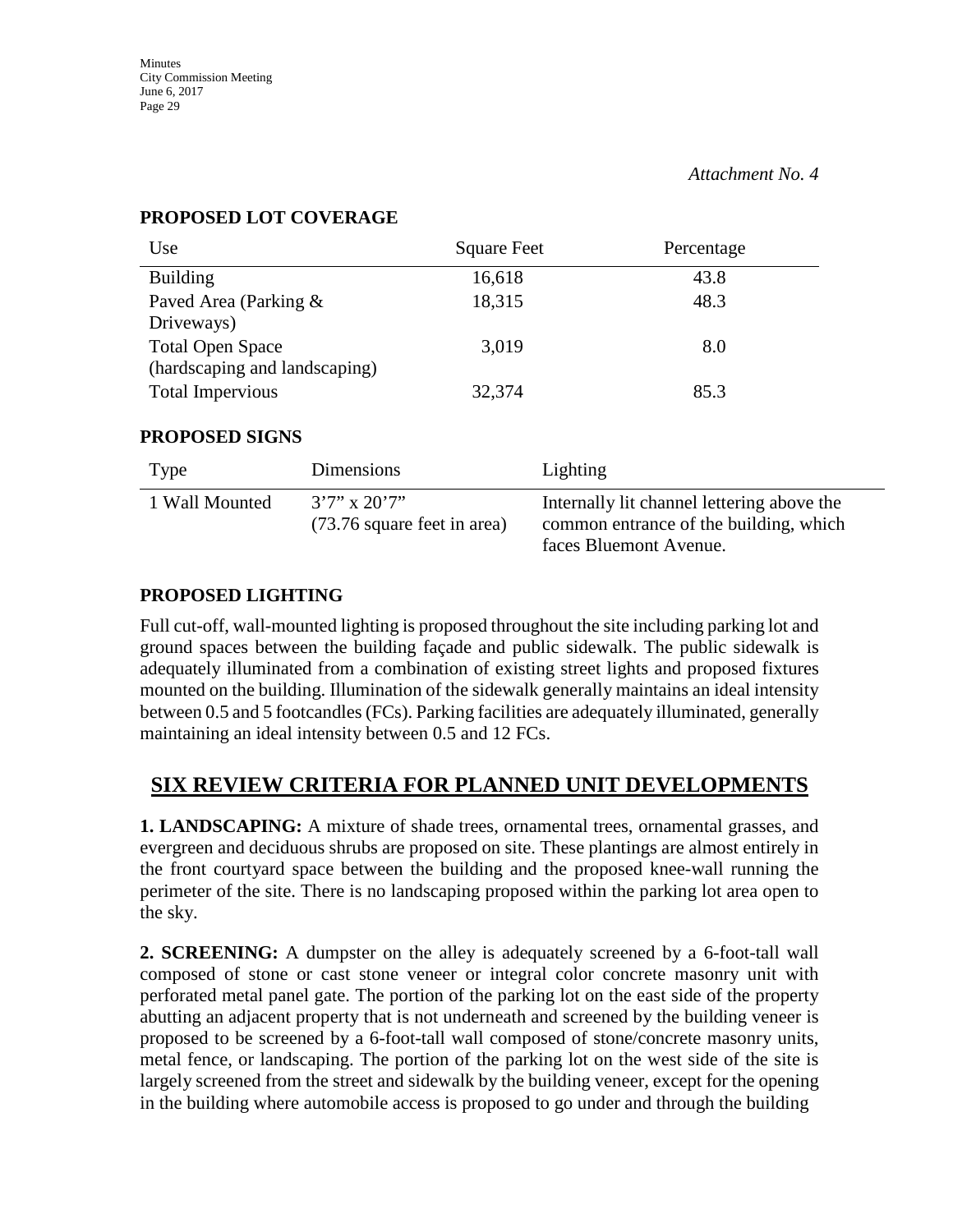*Attachment No. 4*

to reach the parking lot. There is no screening of the parking lot from the rear of the lot abutting the alley, though a 30-inch-tall knee wall is proposed along the alley for purpose of restricting automobile access to the alley. A 30-inch-tall knee wall is also proposed around the remaining perimeter of the site if cost permits. This knee wall as well as the one on the alley would be composed of stone/concrete masonry units or metal fencing.

**3. DRAINAGE:** The existing site consists of five structures and accessory off-street parking lots. The existing conditions are roughly 67% impervious (structures, paved parking and hard packed gravel parking areas. As proposed, the apartment building and a parking lot will create a site where a majority of it is impermeable (85% of the site).

The applicant's consultants, SMH Consultants, P.A., have created a drainage study for the project, dated March 2017, revised April 2017. The drainage study shows that the proposed development would create an increase in the rate of runoff of approximately 5.62 cfs for the 1% Annual Chance storm without structural interventions. However, the consultant has proposed (1) landscaped open space in the front yard area, (2) pervious pavement for the parking lot, and (3) an infiltration trench with an underdrain pipe to mitigate runoff by capturing up to 100% of the stormwater runoff from the site.

The purpose of the permeable paving and infiltration trench is to allow the stormwater runoff to seep into the earth rather than be channeled to an underground pipe and sent into the public infrastructure. The underdrain pipe in the proposed internal system connects to an existing storm sewer inlet south of the site on Bluemont Avenue to handle storms larger than what the system is designed for. The City Stormwater Engineer has reviewed this proposal and finds it to be an acceptable treatment provided the porous pavement is maintained and cleaned regularly to prevent clogging and ensure the system's effectiveness over time. The Public Works Department has proposed a condition of approval to ensure proper design, installation and long-term maintenance (*see attached memo, dated March 4, 2017*), which is included with the list of conditions in the staff recommendation.

# **4. CIRCULATION**

#### *Access and Traffic Analysis*

The site gains access solely from 12th Street with a two-way drive way of 24.5 feet in width at the property line. The driveway is located about halfway between the alley to the north and Bluemont Avenue to the south. This driveway may or may not be gated. The City Engineer has reviewed these conditions and find them acceptable for the location and nature of the access described above (*see attached memo, dated March 4, 2017)*. Internal circulation allows two-way traffic in a circular pattern around the lot.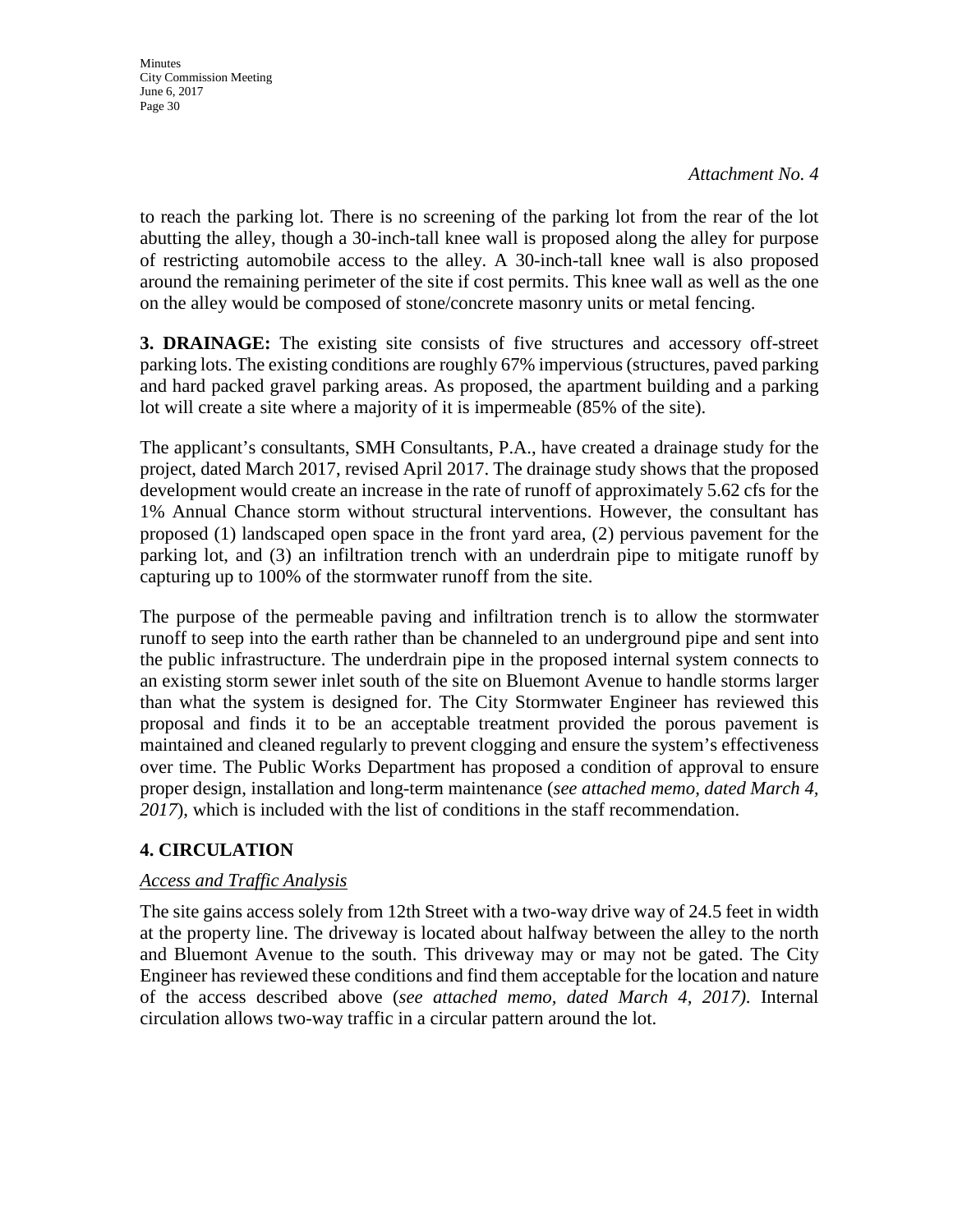#### *Attachment No. 4*

SMH Consultants provided a traffic analysis dated April 2017 and determined that the proposed development's projected peak-hour trip generation is 35 trips in the a.m. peak hour and 45 trips in the p.m. peak hour. This was established by utilizing ITE's Land Use Code 223 (Mid-Rise Apartment); average vehicle trip ends versus dwelling units on a weekday, for the a.m. peak hour of generator and the p.m. peak hour of generator. Based off the ITE Land Use Code 221, the existing site generates approximately 16 a.m. peak hour trips and 20 p.m. peak hour trips. This equates to a net increase of 19 a.m. peak hour trips and 25 p.m. peak hour trips. Based on the Level 1 study, the proposed development will have minimal impacts on the surrounding transportation network. The City Engineer has reviewed these findings and accepts them with no comment.

#### *Off-Street Parking*

Eighty off-street parking spaces are proposed on the development site. With 105 bedrooms proposed in the development, this equates to 0.76 parking spaces per bedroom. The offstreet parking requirements for the current zoning of the site (R-3/M-FRO) is 1 space per bedroom. However, the area of the proposed development falls into the Bluemont/Anderson Corridor Sub-Area of the Aggieville Community Vision Plan, which specifically recommends addressing parking issues through the use of shared parking strategies or *reduced parking requirements* for both residential and commercial uses. Moreover, the future Urban Core Residential District, to eventually be implemented north of the alley of this project, is has a parking requirement ratio of 0.75 parking spaces per bedroom for residential developments. As well, the site is within close proximity to Kansas State University and the Aggieville Commercial District, two major activity centers, and is generally in a walkable and bike-friendly part of Manhattan. The applicant has also proposed pedestrian-oriented design features and has provided bicycle parking to further encourage use of walking and biking as a mode of transportation for tenants. Given these circumstances City Administration supports the number of parking spaces proposed.

#### *Bicycle and Pedestrian Access*

The site is already endowed with sidewalks along North 12th Street and Bluemont Avenue connecting to adequate crossing facilities in both directions. All ground-floor dwellings have direct access to a public sidewalk on Bluemont Avenue and all upper floor dwellings have access to a public sidewalk on Bluemont via a sidewalk leading to a common entrance of the building. Pedestrian access to North 12th Street is also granted via a swing gate leading from a rear common entrance that also opens to the parking lot at the back of the building.

There are 29 bike racks clustered throughout the site. These racks are of an inverse U-shaped rack anchored to concrete pads (a recommended design) that count toward two spaces for each rack for a total of 58 bicycle parking spaces and a ratio of 0.55 spaces per bedroom. Racks are generally placed two feet apart from each other with acceptable clearance from obstructions surrounding them. Of the 29 racks proposed, 18 of them are covered by the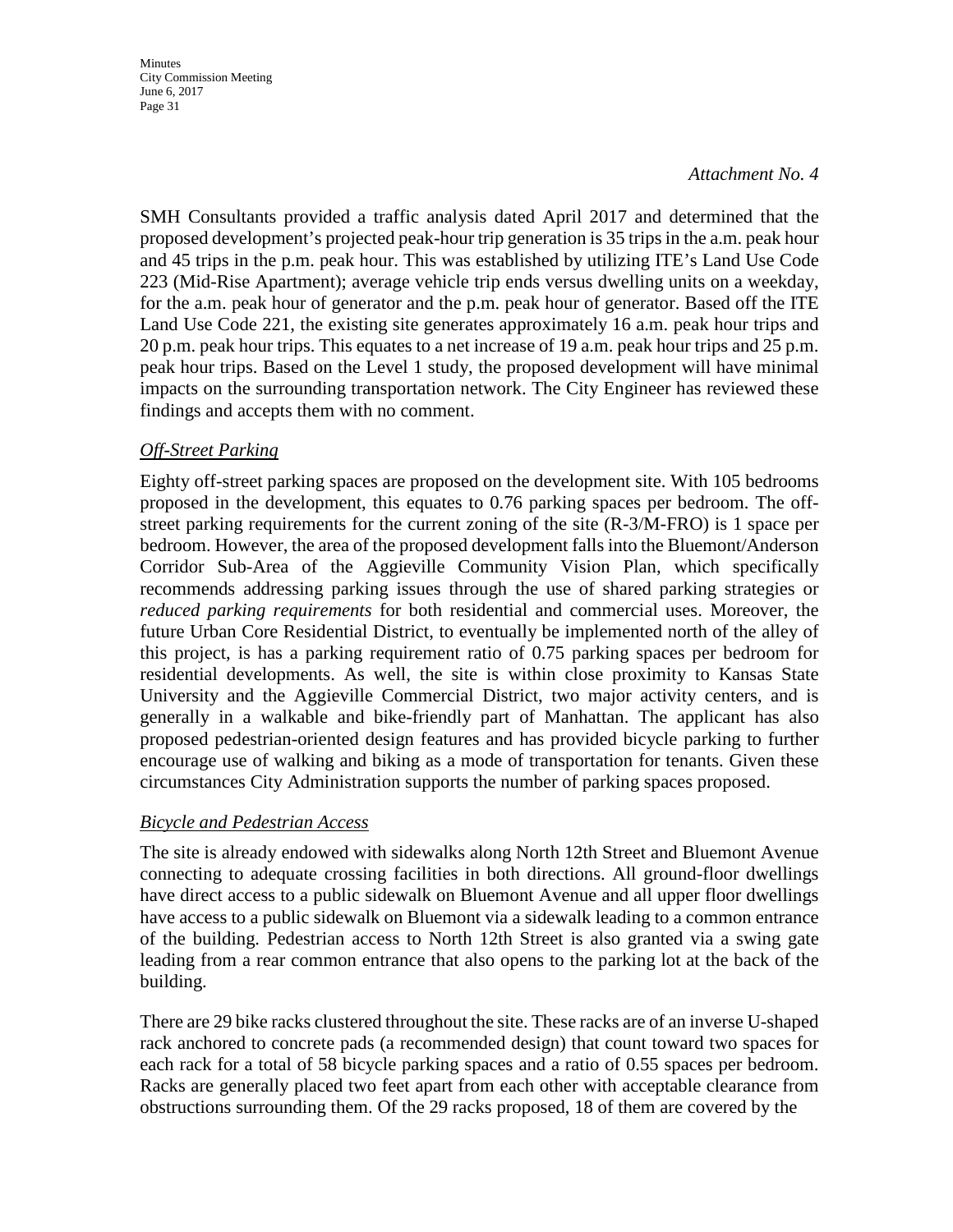building overhanging portions of the parking lot. Bicycles have adequate access from these facilities to Bluemont Avenue via a swing gate at the southeast corner of the site and to North 12th Street via a swing gate at the west end of the site.

**5. OPEN SPACE AND COMMON AREA:** Open space is generally limited in this development proposal due to the urban nature of the design, with high lot coverage and small setbacks. Open space in the front yard has a more private feel due to enclosure of courtyards and pockets of landscaping, though these are mainly dominated by vegetation.

**6. CHARACTER OF THE NEIGHBORHOOD:** The neighborhood is a mixture of midrise apartment buildings, single-family dwellings converted to apartments, highwaycommercial development, and a five-story hotel. The proposed developments will be consistent with surrounding uses and will enhance the Bluemont/Anderson Avenue Corridor as envisioned in the Aggieville Community Vision Plan adopted in April 2017: "A mixed-use commercial corridor with a limited range of neighborhood commercial uses and high-density residential on the north side of Bluemont [Avenue] up to the alley between Bluemont Avenue and Vattier Street with increased height and massing on both sides of the corridor up to five stories. This plan promotes dense, urban development along this corridor while discouraging highway commercial and strip-style development."

# **THIRTEEN MATTERS TO BE CONSIDERED WHEN CHANGING ZONING DISTRICTS**

**1. EXISTING USE:** The existing land use consists of six single-family homes built in the early to mid-20th century that were all converted to apartments at some point in their existence. The number of dwelling units in these subdivided houses range from two to six.

**2. PHYSICAL AND ENVIRONMENTAL CHARACTERISTICS:** The area, being located in the original town plat is generally flat. The area has been built out with low to medium density urban development since the 1940s.

# **3. SURROUNDING LAND USE AND ZONING:**

**NORTH:** The area to the north (across the alley) consists of single family homes converted to apartments, ranging from two to four dwelling units and one 18-unit apartment building. This area is zoned R-3 (Multiple Family Residential with an M-FRO (Multi-Family Redevelopment Overlay).

**SOUTH:** The area to the south (across Bluemont Avenue) consists of highway commercial uses, including a gas station/convenient store and a drive-through restaurant. This area is zoned C-3 (Aggieville Business District).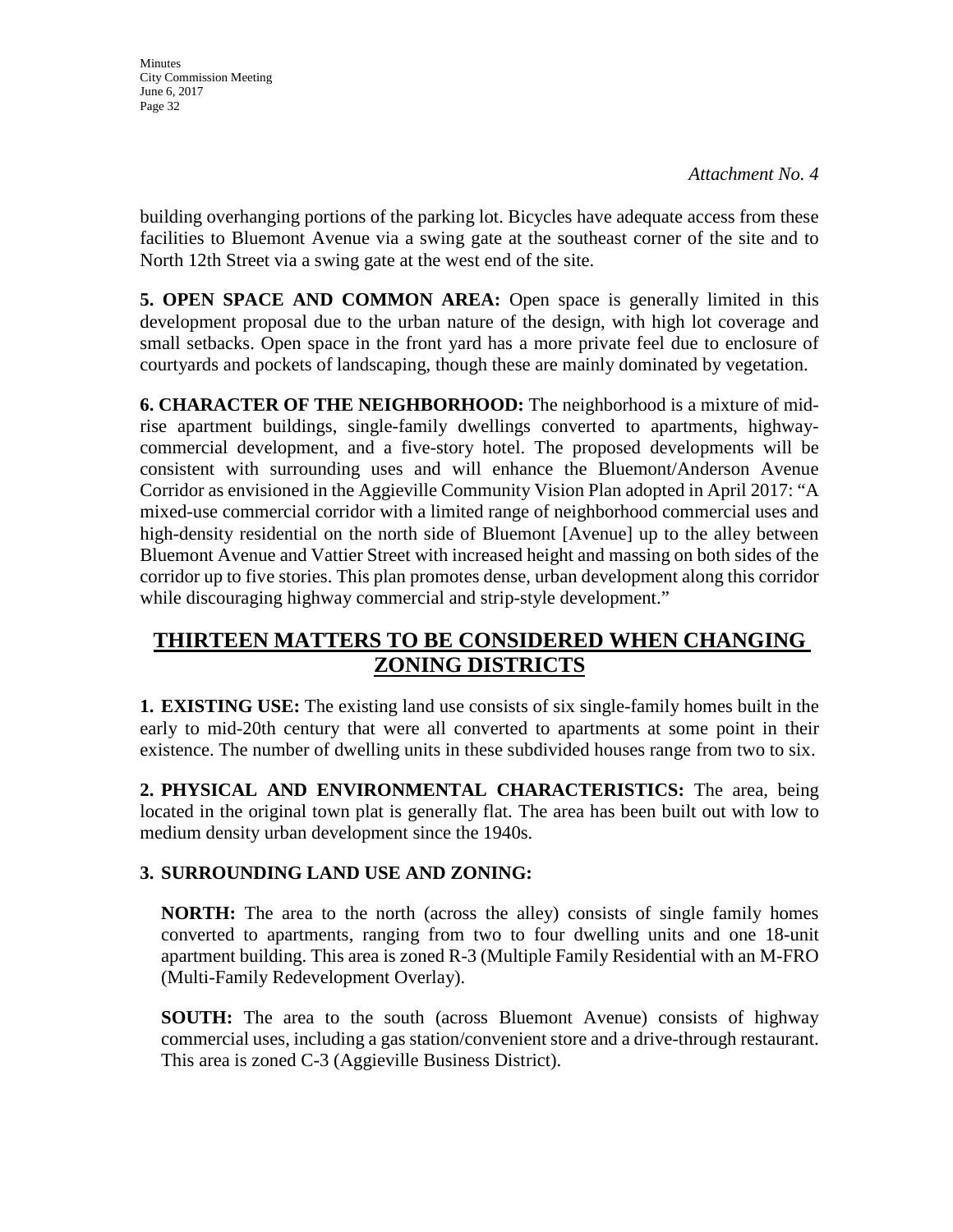**Minutes** City Commission Meeting June 6, 2017 Page 33

> **EAST:** The area to the east consists of one 12-unit apartment building and single-family homes converted to apartments ranging from 1 to 4 dwelling units. This area is zoned R-3 (Multiple Family Residential) with an M-FRO (Multi-Family Redevelopment Overlay).

> **WEST:** The area to the west consists of single-family homes converted to apartments ranging from 1 to 3 dwelling units and a hotel. This area is zoned R-3 (Multiple Family Residential with an M-FRO (Multi-Family Redevelopment Overlay) and Bluemont and N. Manhattan Hotel PUD (Planned Unit Development).

**4. CHARACTER OF THE NEIGHBORHOOD:** The neighborhood is a mixture of midrise apartment buildings, single-family dwellings converted to apartments, highwaycommercial development, and a five-story hotel. The proposed development will be consistent with surrounding uses and will enhance Bluemont/Anderson Corridor as envisioned in the Aggieville Community Vision Plan adopted in April 2017: "A mixed-use commercial corridor with a limited range of neighborhood commercial uses and highdensity residential on the north side of Bluemont [Avenue] up to the alley between Bluemont Avenue and Vattier Street with increased height and massing on both sides of the corridor up to five stories. This plan promotes dense, urban development along this corridor while discouraging highway commercial and strip-style development."

**5. SUITABILITY OF SITE FOR USES UNDER CURRENT ZONING:** Current zoning, though suitable, limits the development potential of a highest and best use, given the special location in relation to Aggieville and Kansas State University. The proposed development is suitable under the current zoning as a multiple-family development at a density of about 43 dwelling units per acre. Physical design of the structure however requires a PUD for construction; namely due to reduced setbacks, number of stories, the use of structured parking, a reduced parking ratio, and reduced greenspace.

**6. COMPATIBILITY OF PROPOSED DISTRICT WITH NEARBY PROPERTIES AND EXTENT TO WHICH IT MAY HAVE DETRIMENTAL EFFECTS:** The proposal is compatible with nearby properties as a multiple-family residential building on the periphery of a commercial district. The proposed PUD and surrounding area is currently zoned for multiple-family residential. The subject site already contains 19 dwelling units, compared to the 37 proposed, for a net gain of 18 dwelling units. This gain is comparable to other recent redevelopment projects in the area. Furthermore, future redevelopment is reasonably expected and encouraged in this area as currently zoned.

The proposed development is not expected to have any detrimental affects to nearby properties. Furthermore, the applicant has fairly mitigated for any potential detrimental effects through proper screening, landscaping, lighting, and access management.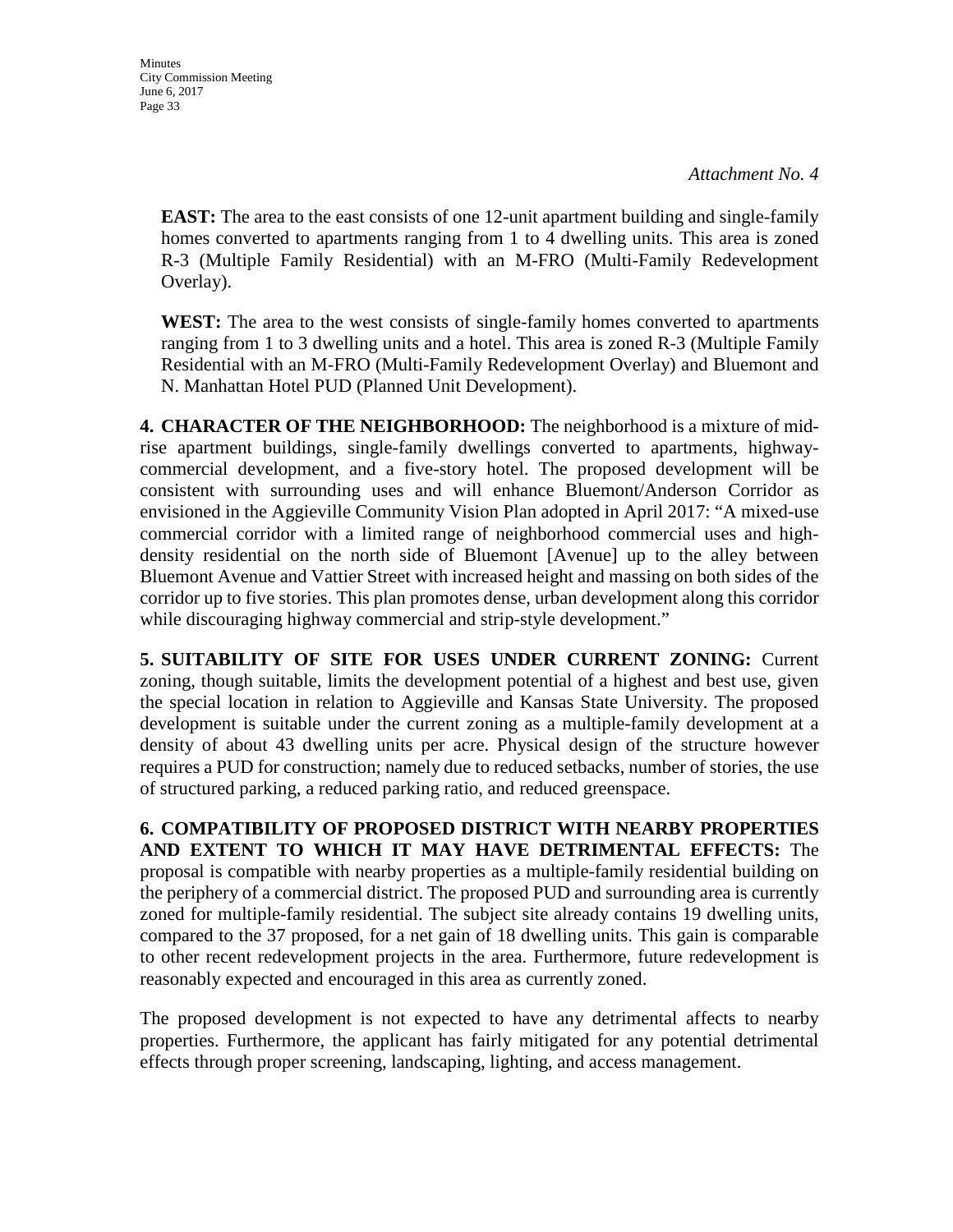*Attachment No. 4*

**7. CONFORMANCE WITH COMPREHENSIVE PLAN:** The proposal is in conformance with the Manhattan Urban Area Comprehensive Plan (MUACP) as described in *Chapter 3: Land Use Policy*. The subject site is designated as Central Core District (CCD) in the Future Land Use Map, which according to section CCD-2 "Encourage[s] targeted infill redevelopment to take advantage of underutilized areas…to enhance the continued revitalization of the Central Core District" and in Section CCD-4 "Promote[s] an expanded range of housing options in the Central Core to reinforce the variety and vitality of the environment" and "encourage[s]…the integration of Residential High Density or Urban Core Residential type uses at the fringe of the Central Core District."

This area is further covered as a Special Planning Area as described in Chapter 11 of the MUACP, referencing and designating the Aggieville Community Vision (ACV) Plan as the adopted area plan for the subject site. The subject site in the ACV Plan is within the Bluemont/Anderson Corridor Sub-Area, envisioned in *Section I. Introduction & Summary*, *Sub-Areas* as "A mixed-use commercial corridor with a limited range of neighborhood commercial uses and high-density residential on the north side of Bluemont [Avenue] up to the alley between Bluemont Avenue and Vattier Street with increased height and massing on both sides of the corridor up to five stories. This plan promotes dense, urban development along this corridor while discouraging highway commercial and strip-style development." The plan vision for this sub-area is described in greater detail in *Section V. Bluemont/Anderson Corridor*. The area north of Bluemont is specifically addressed under *Conceptual Framework, Recommendations* where it states that "Although mixed-use is encouraged, single-use, high-density residential development and hotels are acceptable." In this same section, reduced parking requirements for residential uses is recommended and building form "creat[ing] a continuous wall of building façade along both sides of Bluemont Avenue…with new buildings built to the sidewalk…parking behind, transparent ground floors, landscaping, entrances facing the street, and outdoor gathering and seating areas" are encouraged. Also in this section under *Land Use*, the Planned Unit Development is encouraged as the means to accomplish the vision for the corridor. This same section allows structures up to five stories tall, with "density that would allow for diversity and affordability of housing stock".

The ACV Plan also establishes design guidelines for redevelopments in the area covering the subject site, described in Appendix A: Design Guidelines. These guidelines are intended to be utilized when considering developments in the Bluemont/Anderson Corridor that meet the general goals and principles of the ACV Plan, but must utilize the Planned Unit Development process to overcome zoning regulation constraints that have not been fully updated to align with the vision of the plan. The proposal meets nearly all of the guidelines established in this section. The proposal is thus in conformance with the Manhattan Urban Area Comprehensive Plan as well as the Aggieville Community Vision Plan.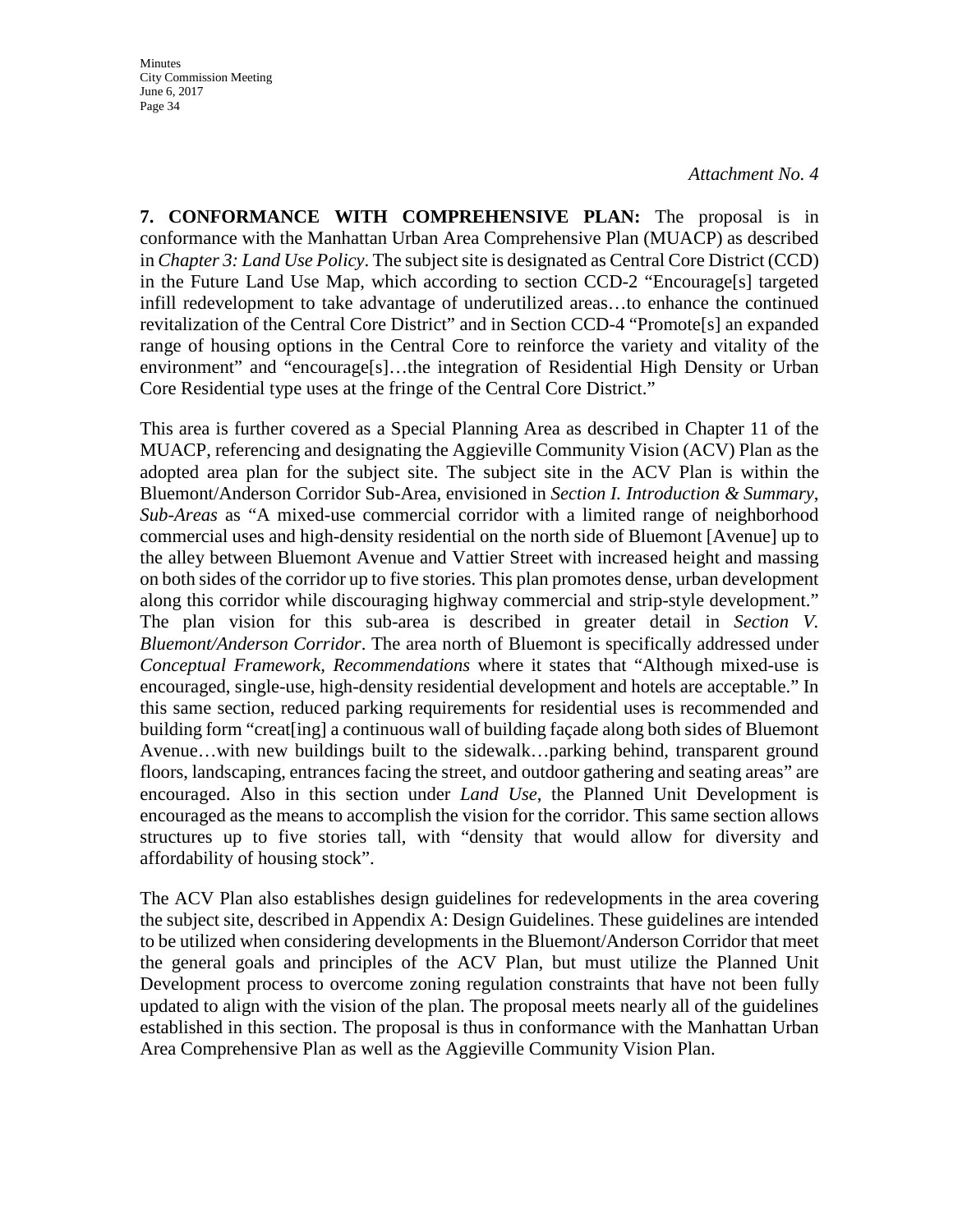#### **8. ZONING HISTORY AND LENGTH OF TIME VACANT AS ZONED**

1925: "B" Residence 1965: "B-1" Multiple Family Dwelling 1970: R-3 Multi Family Residential 1987: R-M Four-Family 2005: R-3/M-FRO

The area is currently not vacant.

**9. CONSISTENCY WITH INTENT AND PURPOSE OF THE ZONING ORDINANCE:** The intent of the Manhattan Zoning Regulations is to protect the public health, safety and general welfare and to protect property values. The proposed PUD is consistent with the intent and purpose of the Manhattan Zoning Regulations, meeting many standards of the existing R-3/MFRO zoning district. The proposal also meets many standards of the Urban Core Residential (UCR) District as was considered for adoption in the Manhattan Zoning Regulations by the City Commission on June 6, 2017. The UCR District is expected to be implemented just north of the subject site, as depicted in the Future Land Use Map in Chapter 3 of the Comprehensive Plan.

**10. RELATIVE GAIN TO THE PUBLIC HEALTH, SAFETY AND WELFARE THAT DENIAL OF THE REQUEST WOULD ACCOMPLISH, COMPARED WITH THE HARDSHIP IMPOSED UPON THE INDIVIDUAL OWNER:** There appears to be no relative gain to the public health, safety, and welfare that denial of the request would accomplish, compared with the hardship imposed upon the individual owner.

**11. ADEQUACY OF PUBLIC FACILITIES AND SERVICES:** Adequate public water, sanitary sewer, storm drainage, fire protection, streets and pedestrian/bicycle sidewalks are, or will be, available to serve the development.

**12. OTHER APPLICABLE FACTORS:** Not applicable.

**13. STAFF COMMENTS AND RECOMMENDATION:** City Administration recommends approval of the area from R-3 Multiple Family Residential with Multi-Family Residential Overlay to Residential PUD (Planned Unit Development), based on the findings in the Staff Report with the six conditions of approval recommended by City Administration**:**

# *Conditions of Approval*

1. The Permitted Use shall include a residential multiple-family dwelling structure consisting of thirty-seven (37) dwelling units.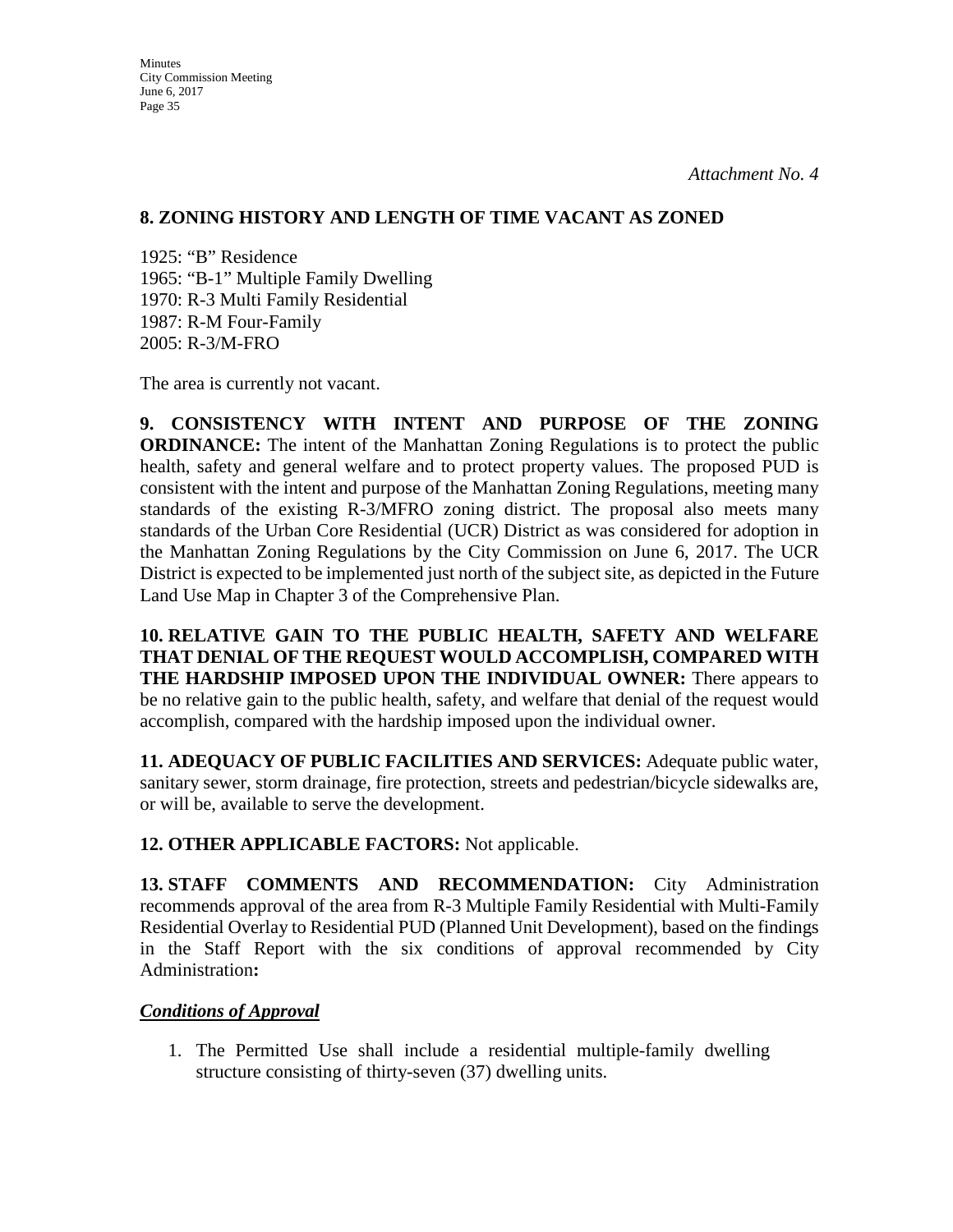- 2. Landscaping shall be provided pursuant to a Landscaping Performance Agreement between the City and the owner, which shall be entered into prior to issuance of a building permit.
- 3. All landscaping and irrigation shall be maintained in good condition.
- 4. A 30-inch tall knee wall shall be installed at the time of construction at the north edge of the property, spanning to the full length of the parking lot with the purpose of preventing automobile access between the public alley and the parking lot.
- 5. A 6-foot tall wall or landscaping berm, spanning the length of the parking lot and abutting the east property line, shall be installed at the time of construction and be properly maintained by the property owner to continually serve as parking lot screening as required in Article VII, Section 102(E)(5), of the Manhattan Zoning Regulations.
- 6. Final drainage infrastructure design will require approval of Public Works staff prior to issuance of a building permit, and the appropriate easements and maintenance covenants will have to be developed for these features upon completion of the final design.

# **ALTERNATIVES**

- 1. Recommend approval of the proposed rezoning of all of Lot Six Hundred Thirty (630) through Lot Six Hundred Thirty-four (634) of Ward Three (3), City of Manhattan, Riley County, Kansas from: R-3, Multiple-Family Residential District with M-FRO, Multi-Family Redevelopment Overlay District, to 12th & Bluemont Lofts Planned Unit Development District, stating the basis for such recommendation, with the conditions listed in the Staff Report.
- 2. Recommend approval of the proposed rezoning of all of Lot Six Hundred Thirty (630) through Lot Six Hundred Thirty-four (634) of Ward Three (3), City of Manhattan, Riley County, Kansas from **:** R-3, Multiple-Family Residential District with M-FRO, Multi-Family Redevelopment Overlay District, to 12th & Bluemont Lofts Planned Unit Development District, and modify the conditions, and any other portions of the proposed PUD, to meet the needs of the community as perceived by the Manhattan Urban Area Planning Board, stating the basis for such recommendation, and indicating the conditions of approval.
- 3. Recommend denial of the proposed rezoning, stating the specific reasons for denial.
- 4. Table the proposed rezoning to a specific date for specifically stated reasons.